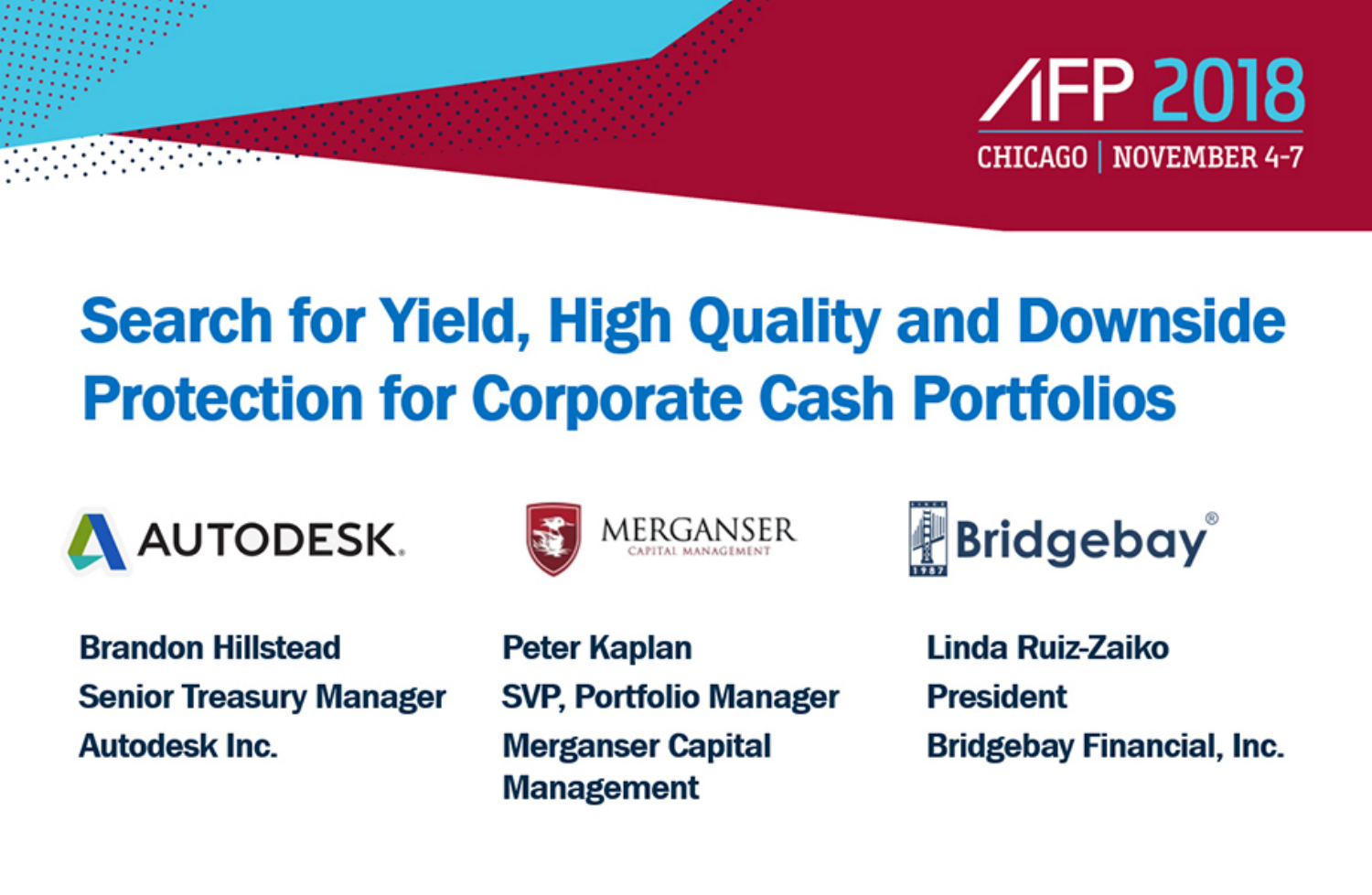

# Search for Yield, High Quality and Downside Protection for Corporate Cash Portfolios

Brandon HillsteadSenior Treasury Manager Autodesk Inc.

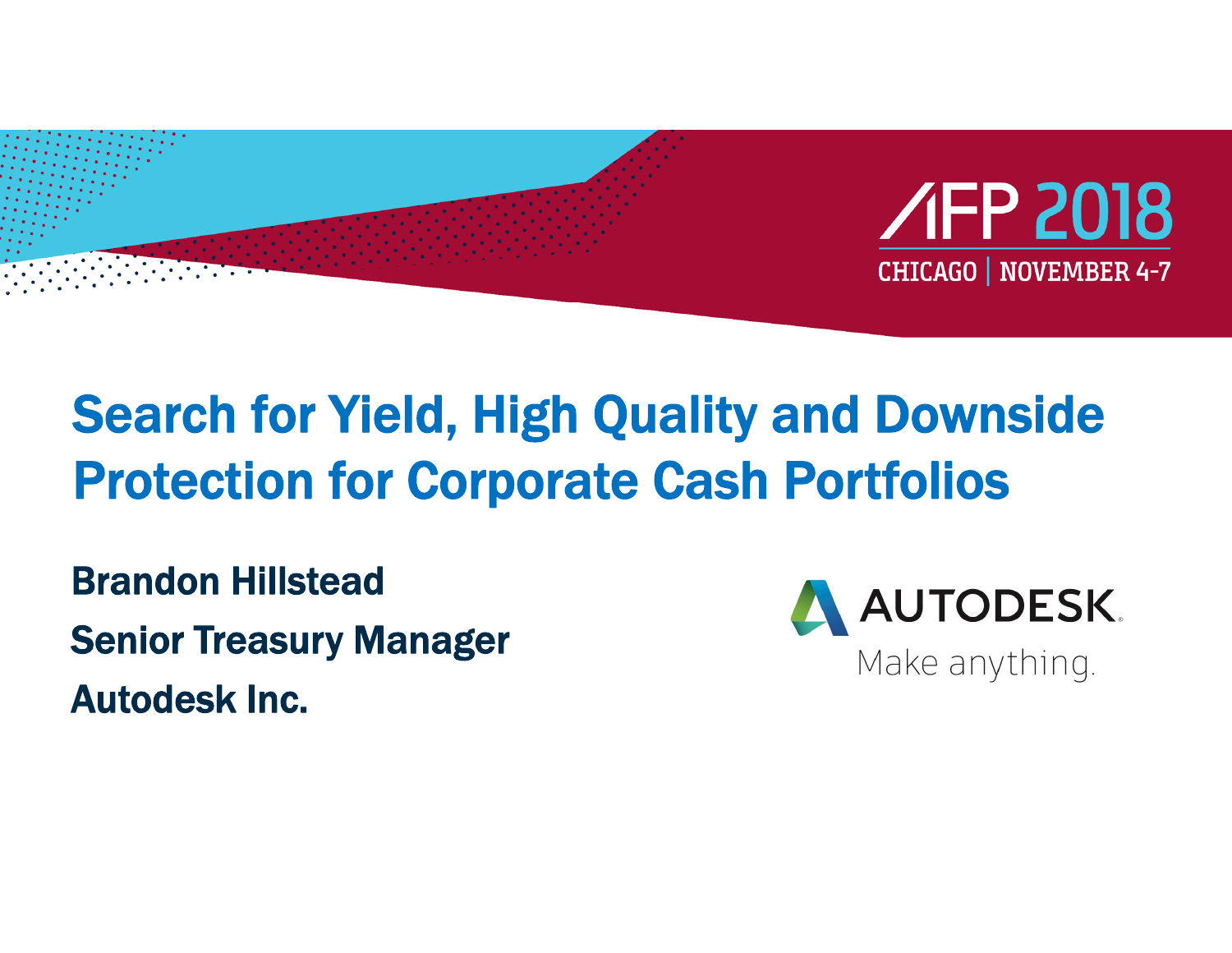# Autodesk at a Glance

- • Autodesk builds software that helps people imagine, design and create a better world
- •Founded in 1982
- •Headquartered in San Francisco, CA area
- •8,800 employees globally
- •\$2.1 billion fiscal year 2018 revenue
- •\$33.9 billion market capitalization





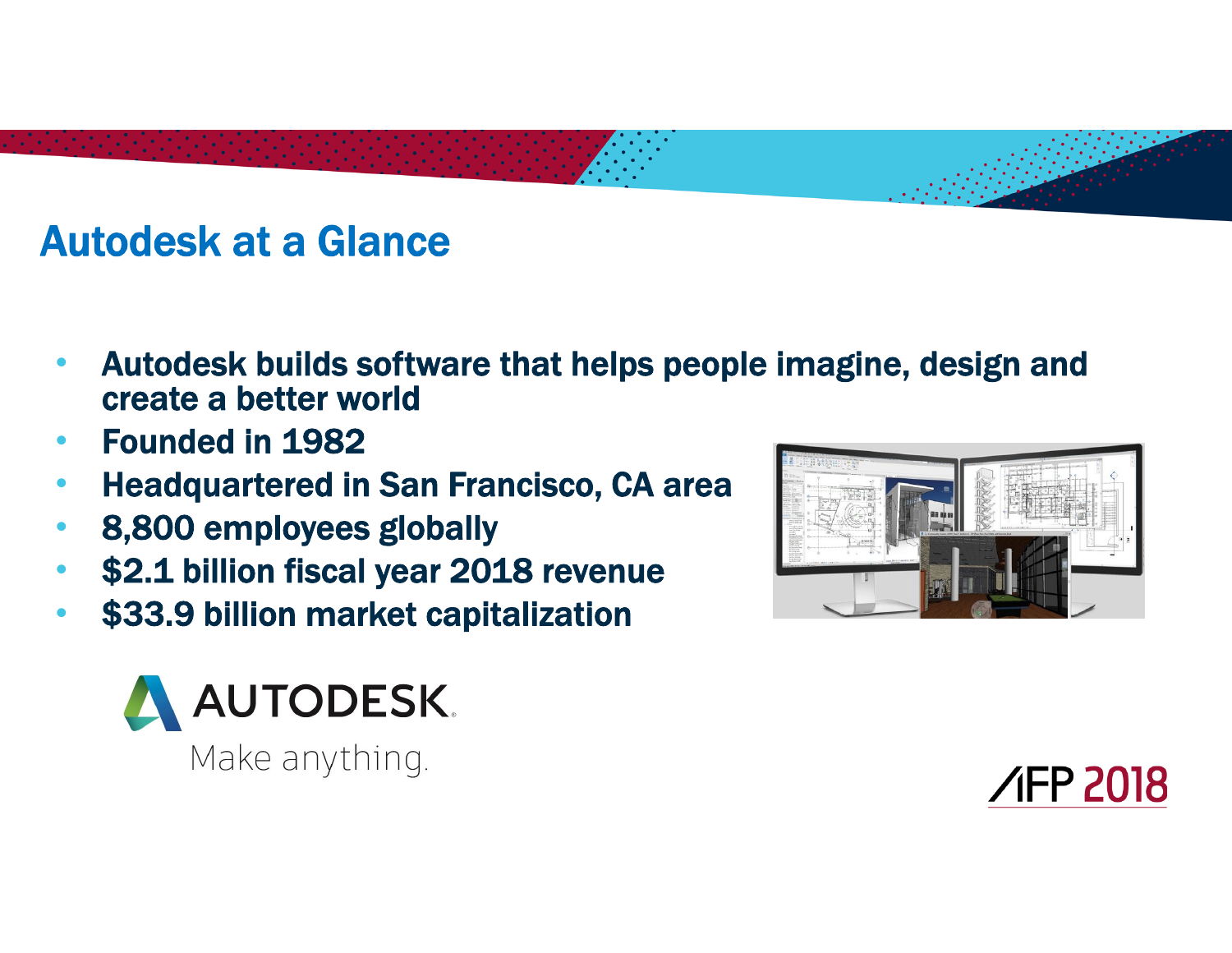# Changes to Autodesk Investment Program

## Began to allow for BBB investments

#### •Driver was for greater investment diversification

- •Increase investable names
- $\bullet$ Diversify away from financials
- •Provided some yield enhancement
- •Risk monitoring to ensure comfort with names being purchased
- • Have had some downgrades, but nothing dropping out of investment grade

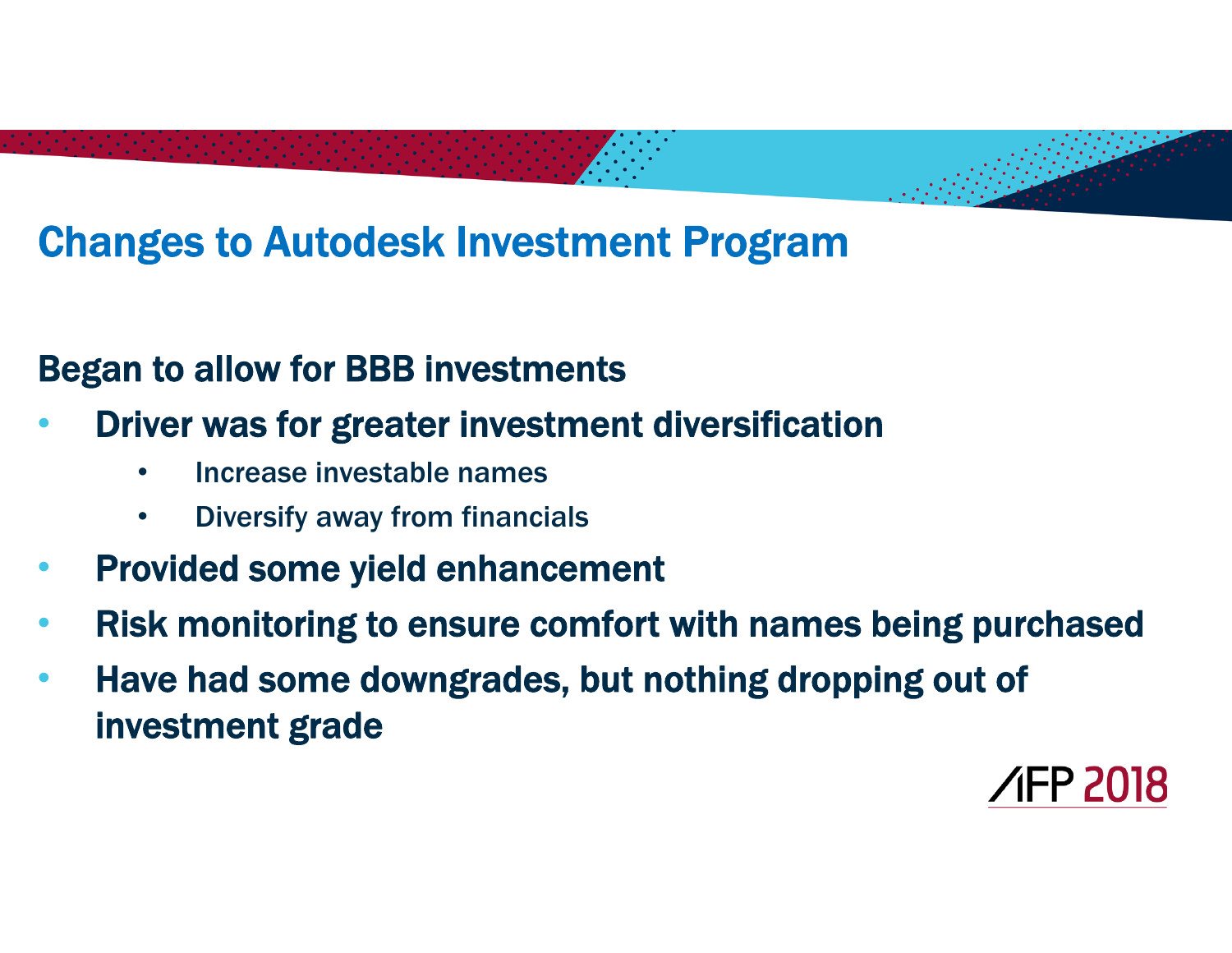# Changes to Autodesk Investment Program

## Began to allow for Asset Backed Security (ABS) investments

- $\bullet$ Allow AAA rated credit card and autos
- $\bullet$ Diversification into additional asset class
- •Paydown feature helpful in rising rate environment

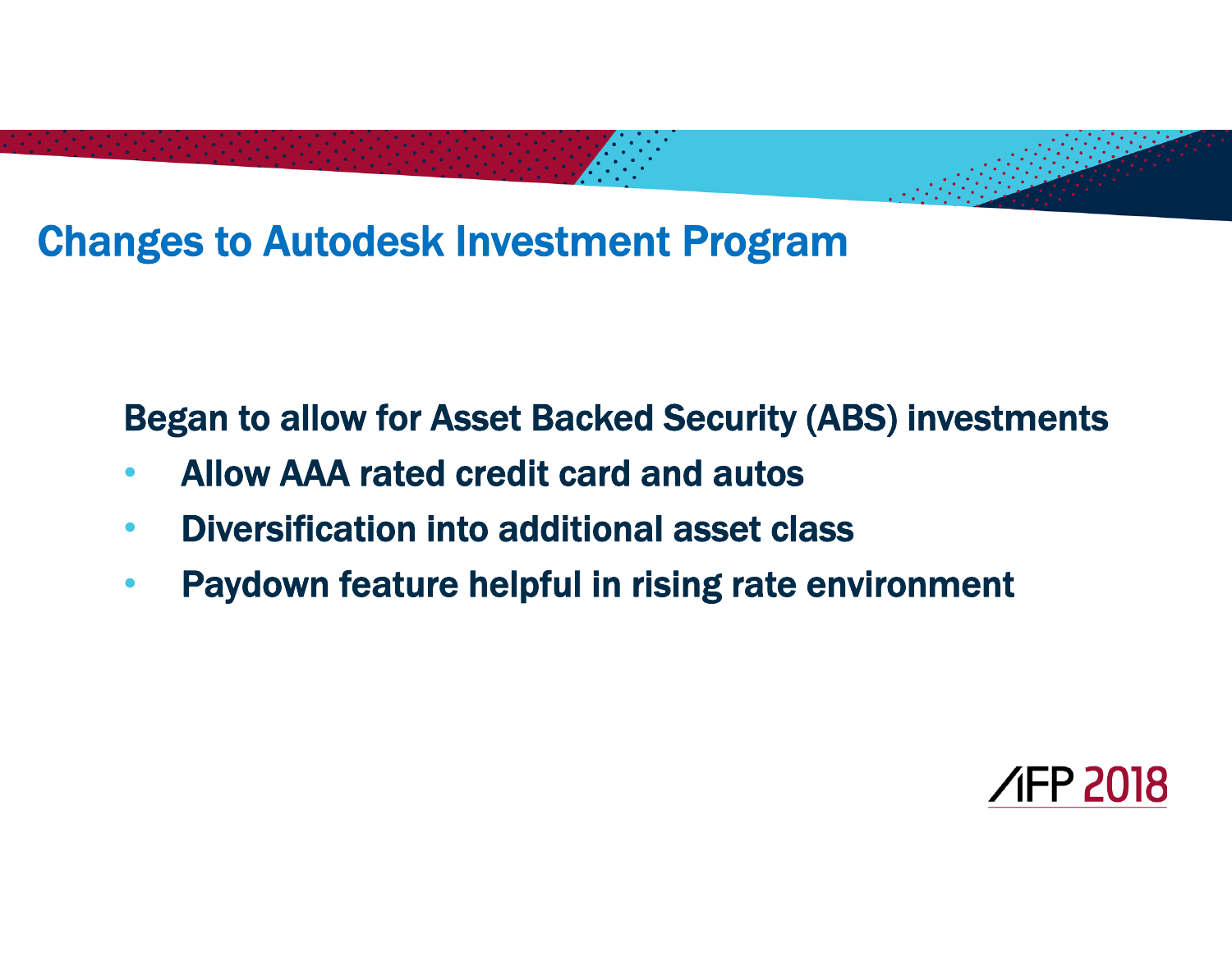# Changes in Rising Rate Environment

## Shortened portfolio duration

•Reduced duration by approx. 1 year

Some portfolios shifted to large amount of floating rate investment

•Use of FRNs and short-term CP

Changes have helped manage unrealized losses in current environment and provide funding for the business

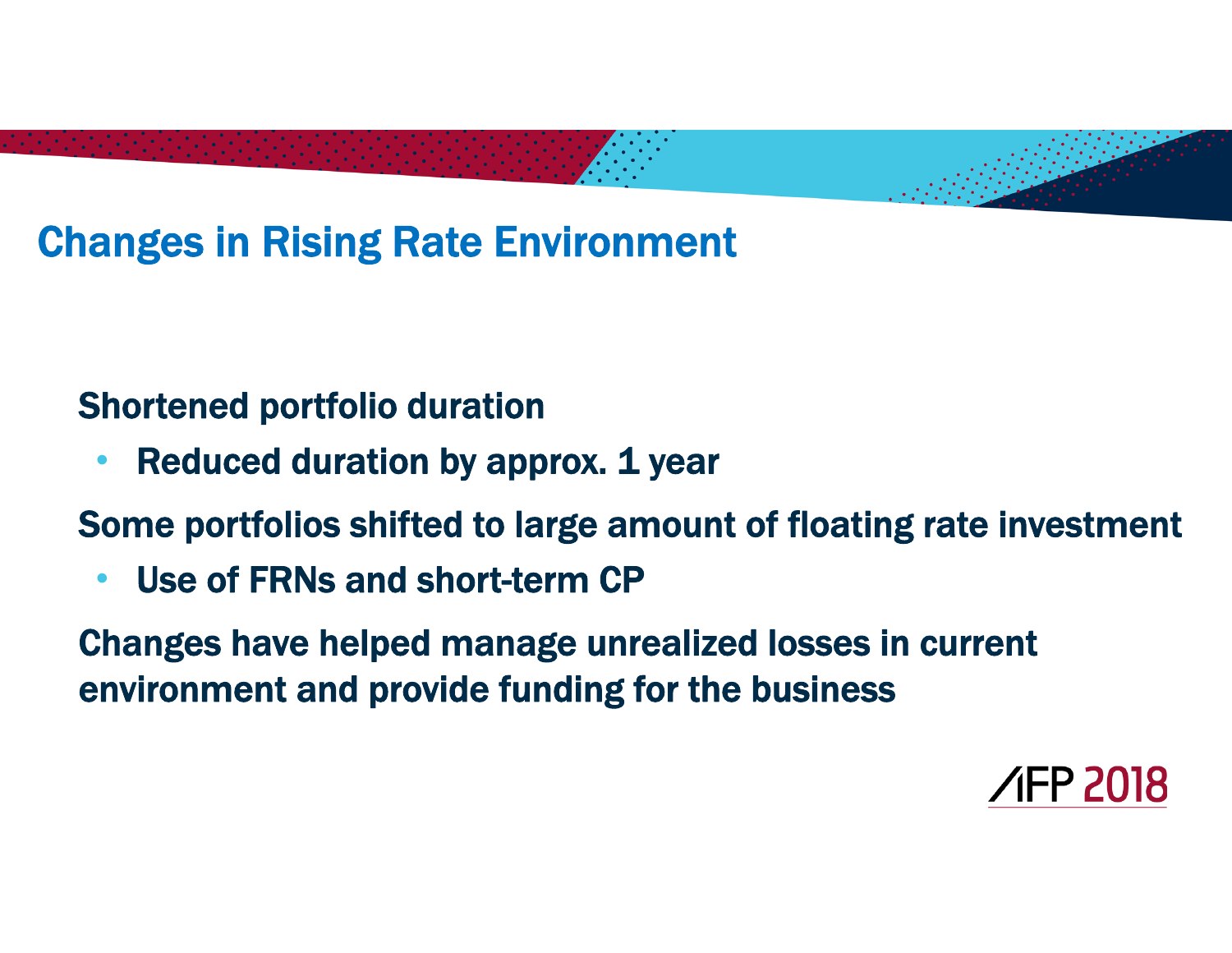# Looking Forward

# Cash segmentation post tax reform

- How much cash on the balance sheet?
- How can we incorporate ESG investing?

Preparing for next phase in the credit cycle

• Any future credit concerns?

Revisit investment policy

•Looking at potential new asset classes

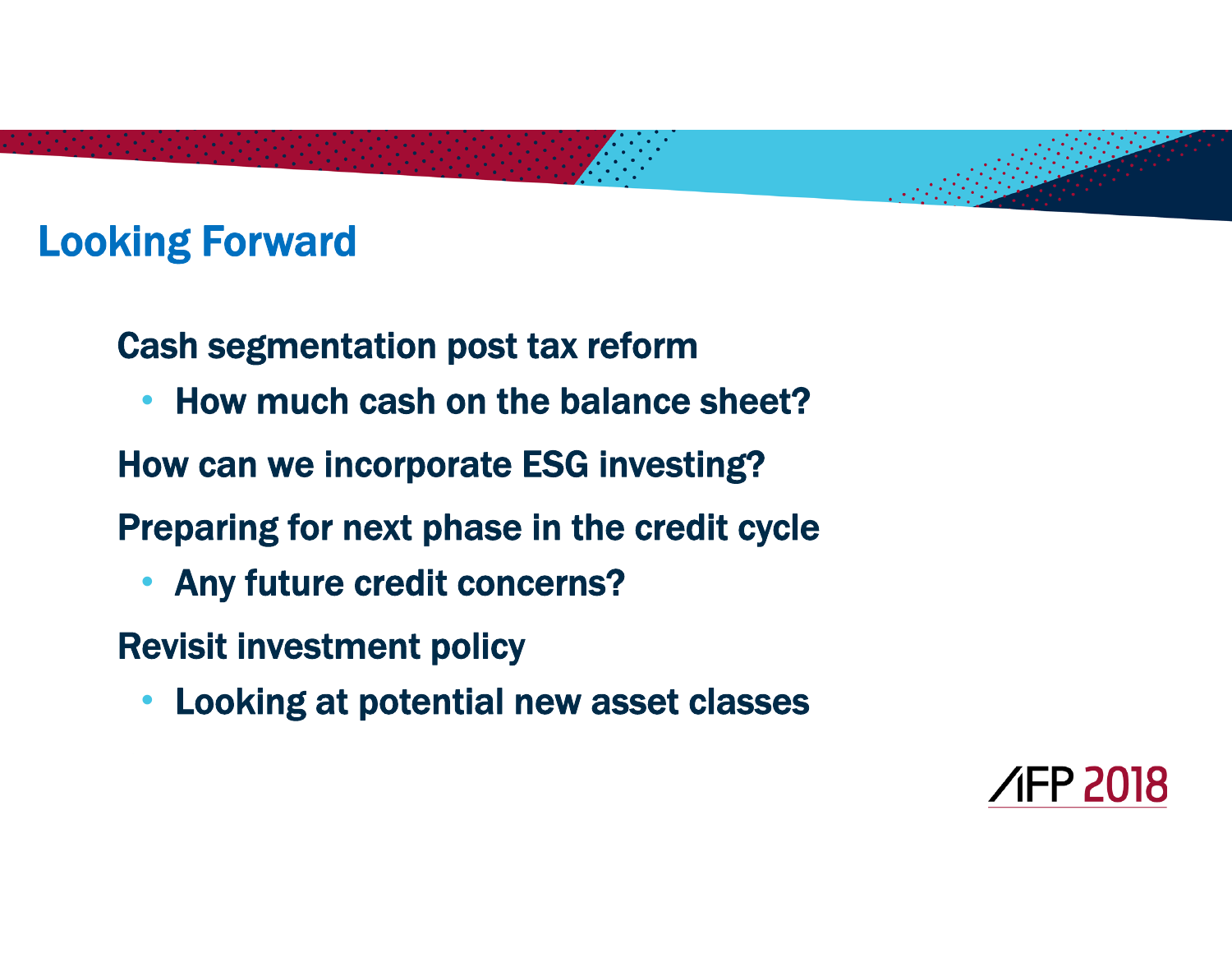

# Search for Yield, High Quality and Downside Protection for Corporate Cash Portfolios

Peter Kaplan

SVP, Portfolio Manager

Merganser Capital Management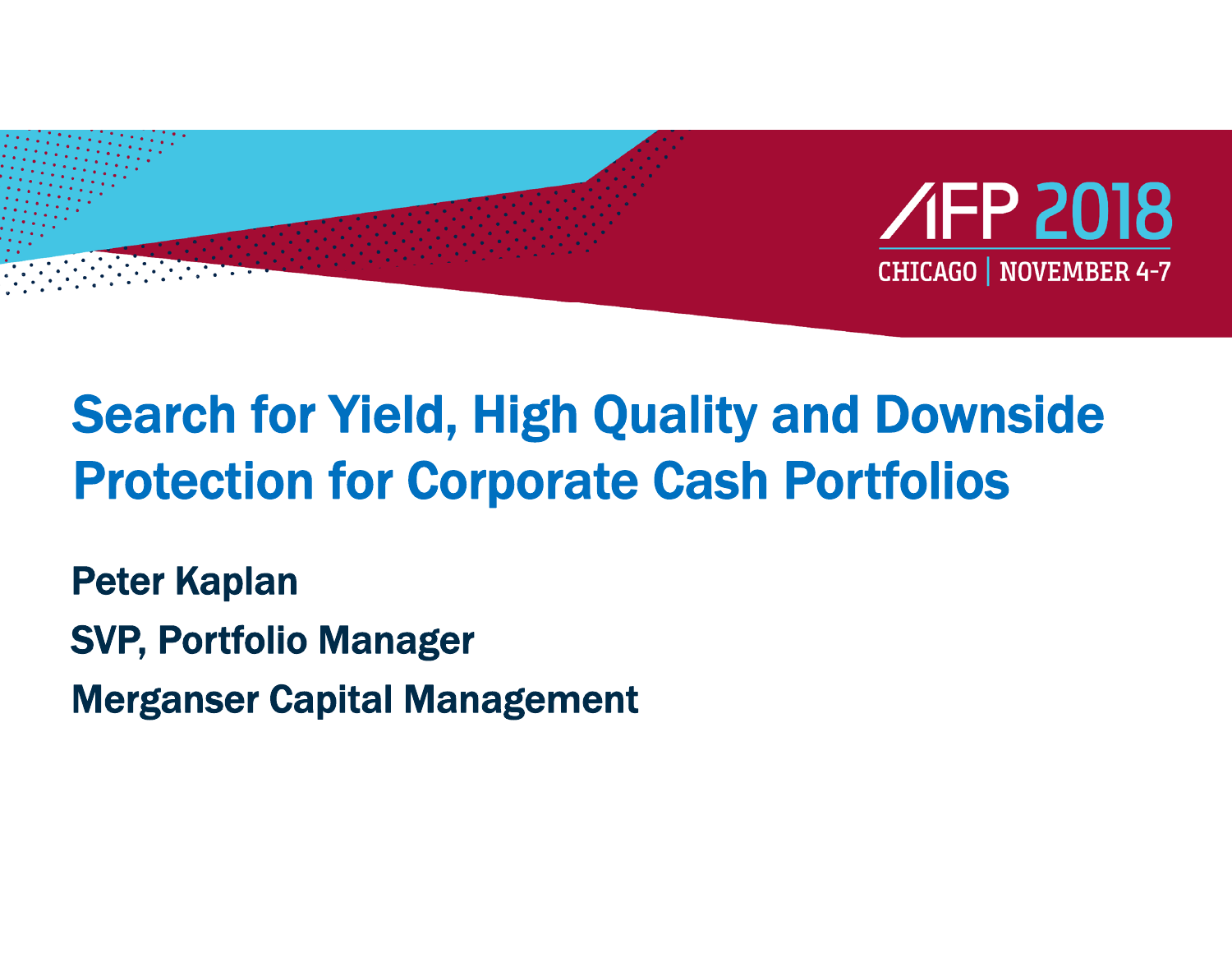#### Investing Cash Enhancement Portfolios in a Rising Rate Environment

#### The Road Map

- •Reduce duration and limit curve exposure
- •Increase floating rate exposure but be mindful of carry give-up
- •Emphasize securities with frequent cash flows (Asset Backed Securities)

Since 1986, structured securities (and Asset Backed Securities in particular) have played an important role in delivering attractive risk adjusted returns

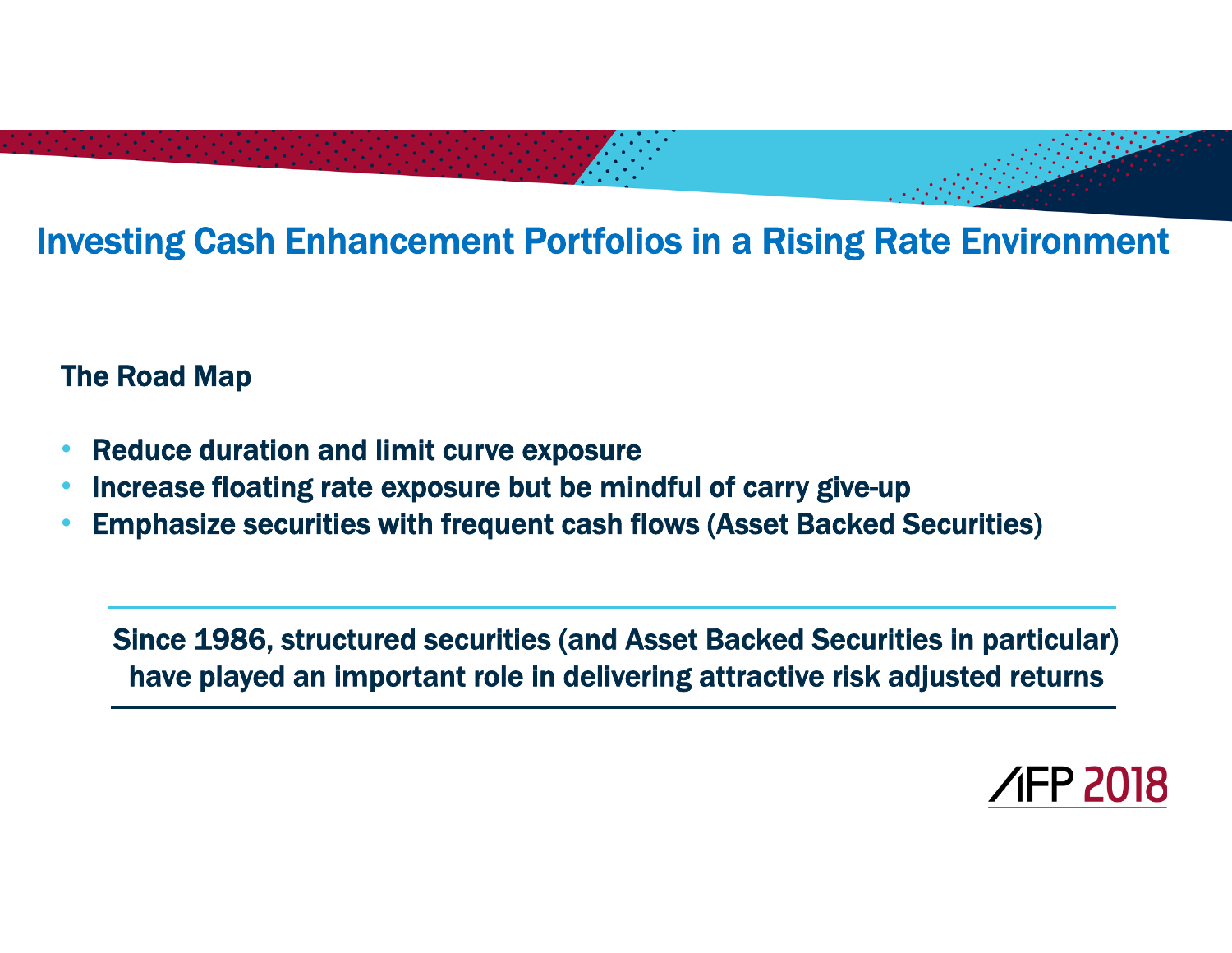### Cash Enhancement Opportunities

- • Traditional 2a-7 Money Market Securities (CP, CD's, T-Bills, Agency Discount Notes)
- •Short High Grade Corporate Securities
- $\bullet$  Expand opportunity set:
	- • Asset Backed Securities
		- 2a-7 Eligible tranches
		- Short average life securities (Fixed and Floating Rate)
	- •Agency "Government Guaranteed" CMBS

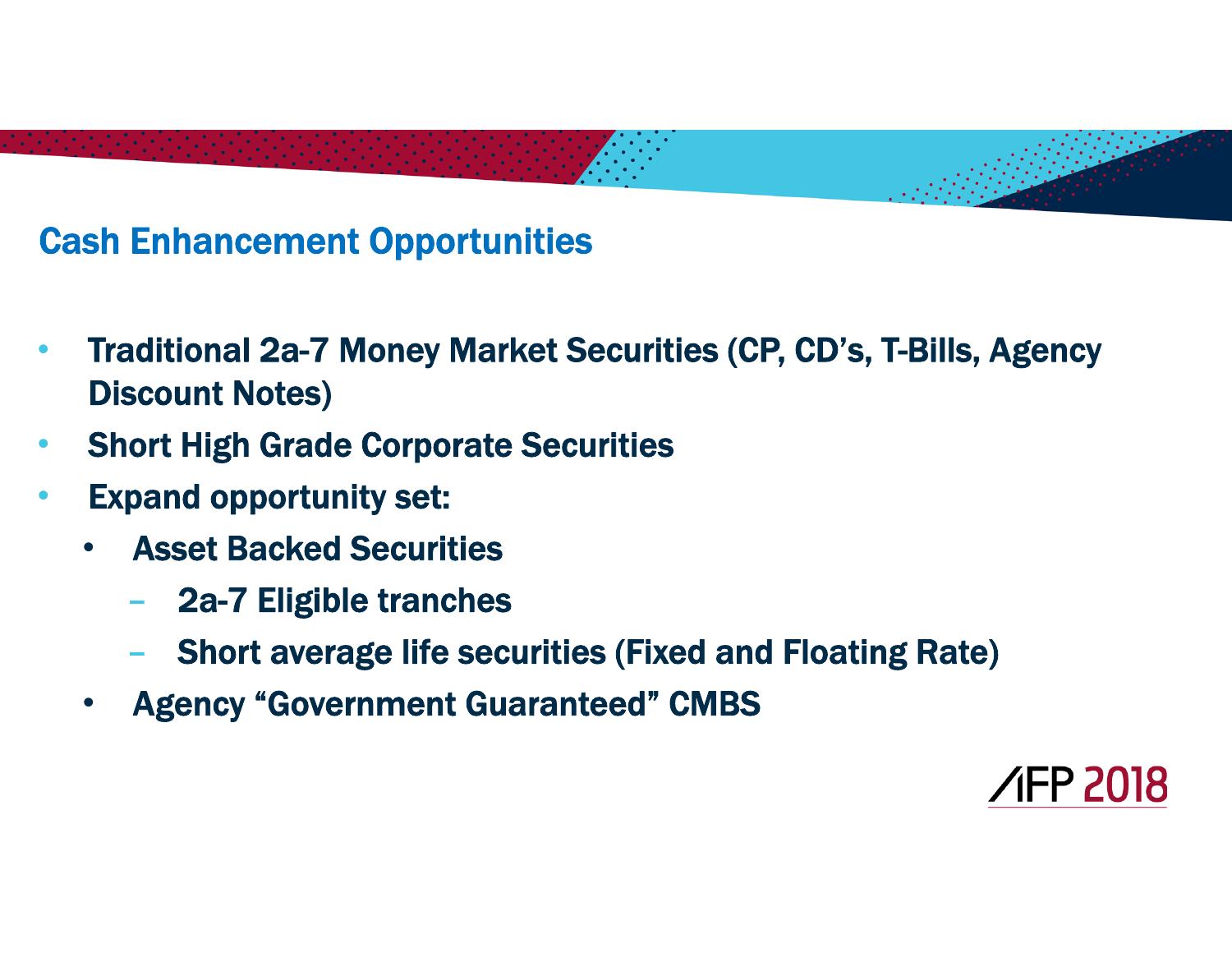### ABS Issuance & Outstanding Bonds (Billions)

|                             | <b>YTD Issuance - Aug 2018</b> | <b>Outstanding Bonds YE 2017</b> |
|-----------------------------|--------------------------------|----------------------------------|
| <b>Autos</b>                | \$76.2                         | \$203.0                          |
| <b>Credit Cards</b>         | 22.8                           | 128.9                            |
| <b>Equipment</b>            | 20.0                           | 56.6                             |
| <b>Device Payment Plans</b> | 1.2                            | 6.6                              |
| <b>Other</b>                | 46.6                           | 361.1                            |
| <b>Total</b>                | \$166.8                        | \$756.2                          |

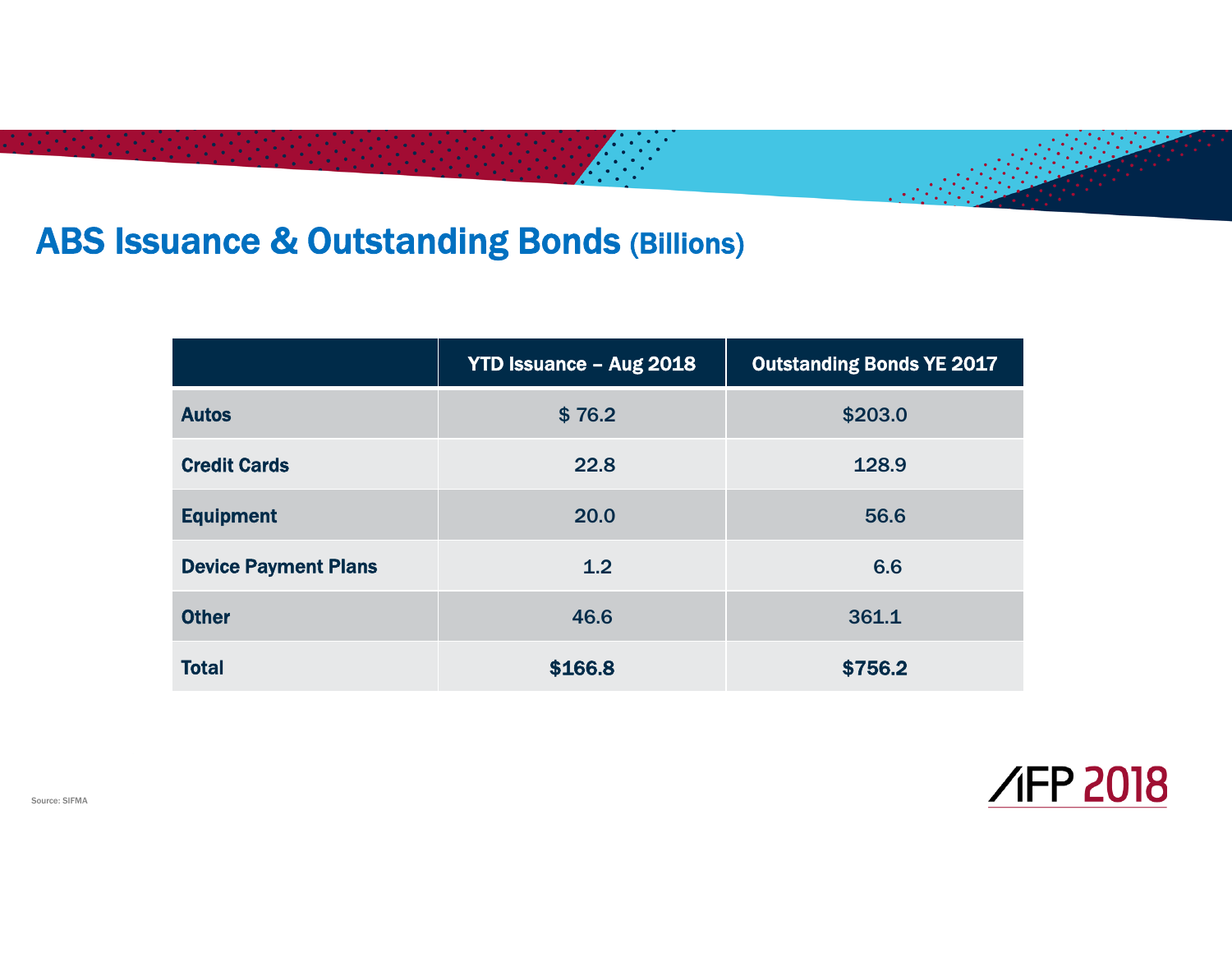### Why Consumer ABS? Different Risk Profile

|                                         | <b>Corporates</b>                                                                                       | <b>Asset Backed</b>                                                         |
|-----------------------------------------|---------------------------------------------------------------------------------------------------------|-----------------------------------------------------------------------------|
| <b>Securitization</b>                   | <b>Unsecured</b>                                                                                        | <b>Secured by collateral</b>                                                |
| <b>Collateral</b>                       | Single borrower/one company                                                                             | Diverse pool of obligors: 1,000 -<br>50,000 obligors                        |
| <b>Interest</b>                         | Semi-annual                                                                                             | <b>Monthly</b>                                                              |
| <b>Principal</b><br><b>Amortization</b> | None: Bullet payment at maturity                                                                        | <b>Amortizing payments for some ABS</b><br>types, Bullet payment for others |
| <b>Impairments</b>                      | Corporation can always make decisions<br>that can impair bondholders; Share<br>buybacks, M&A, dividends | Independent servicing & bankruptcy<br>remote                                |

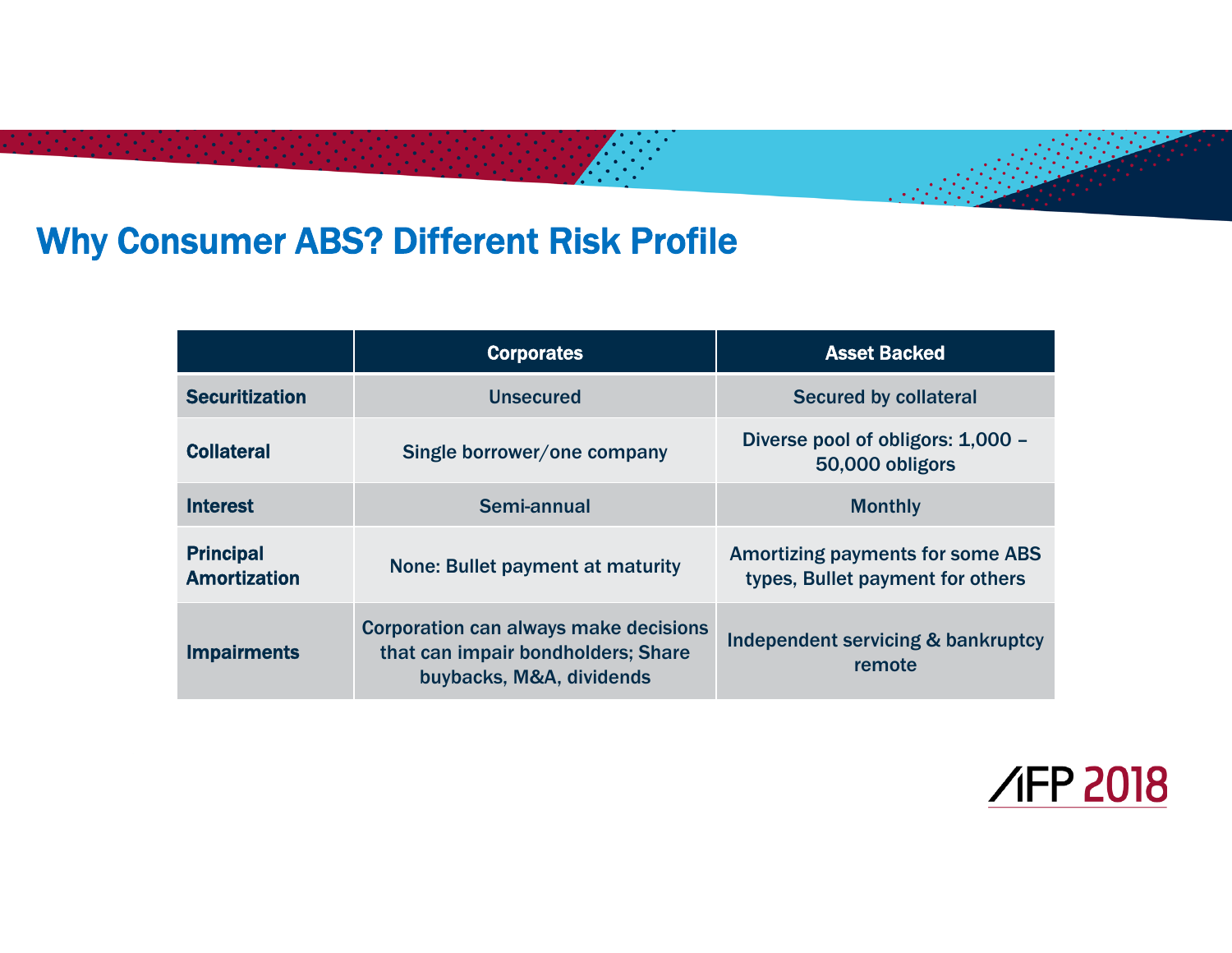### Consumer ABS Issuance by Average Life

2017 Issuance



- • Regular front-end issuance (75% <=3 years) provides attractive investment opportunities for short duration mandates
- Longer maturity bonds dominated by credit cards, rental cars, dealer floorplan and student •loans118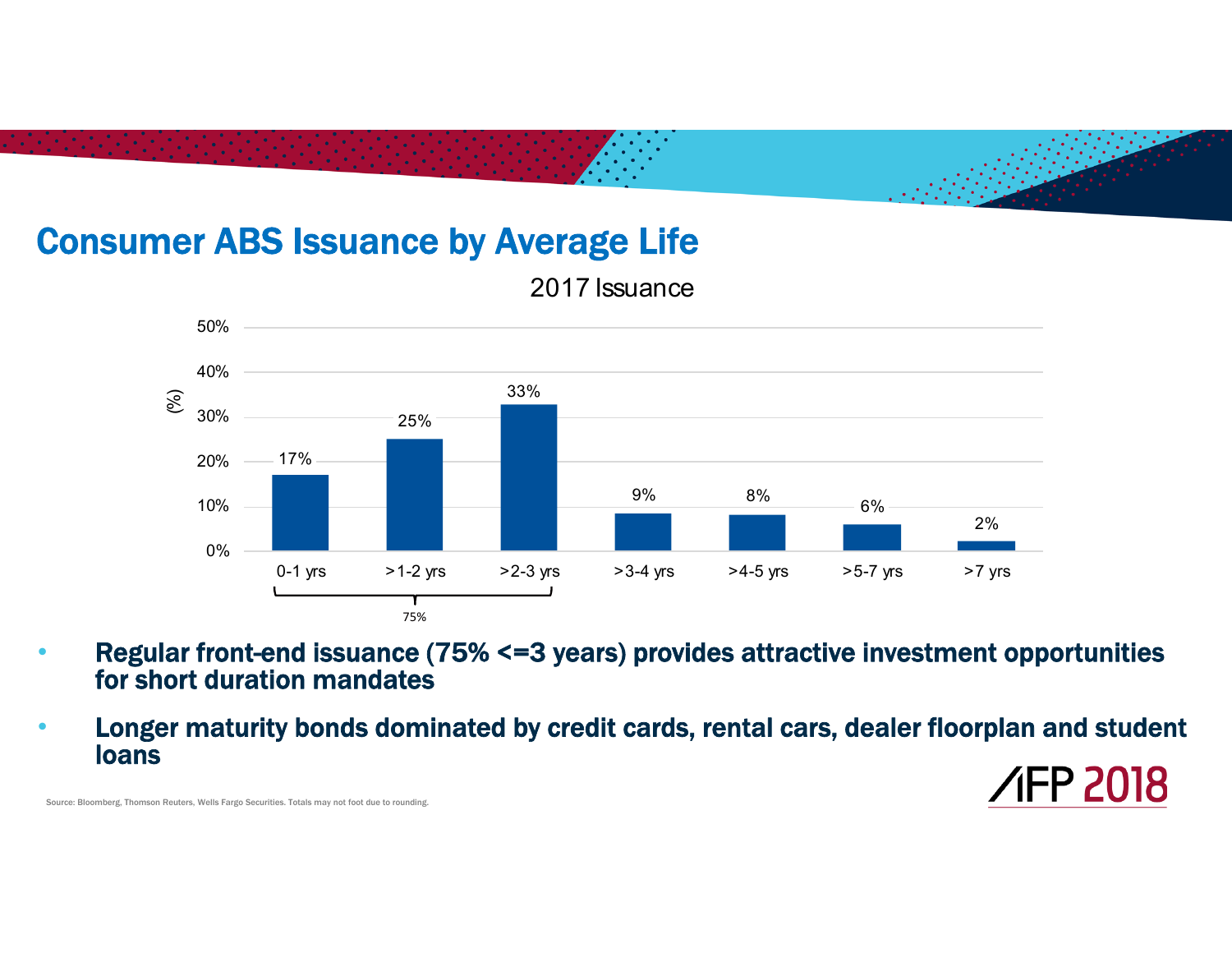### Consumer ABS Issuance by Ratings

2017 Issuance



- •Consumer ABS is mostly rated AAA, with 80% in the highest rating categories
- • Below "AAA" rated classes can provide good relative value opportunities for investors that don't require "AAA" ratings

2018

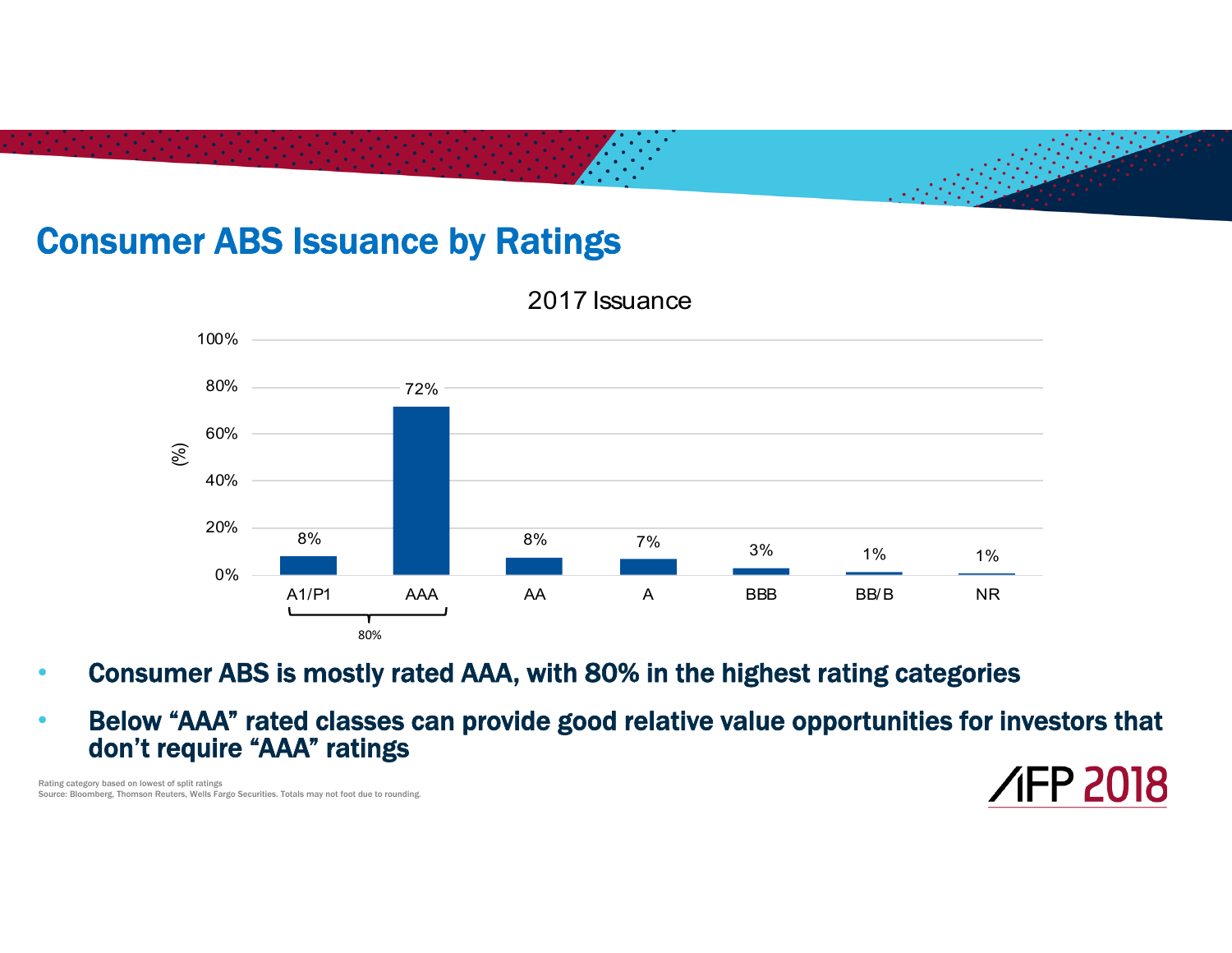#### ABS Auto Deal Structure Example: ABS Auto Deal



Source: Bloomberg, Merganser \* September 2018 Issue

#### Key Takeaways:

- •Large liquid "prime" auto deal (\$1.25 Billion)
- •Sequential pay cash flow structure (interest paid monthly to all classes, principal paid sequentially)
- •Investors can select from various tranches (fixed and floating rate) by average life and ratings
- •Auto deals delever as senior classes payoff sequentially (i.e. buildup in credit support)

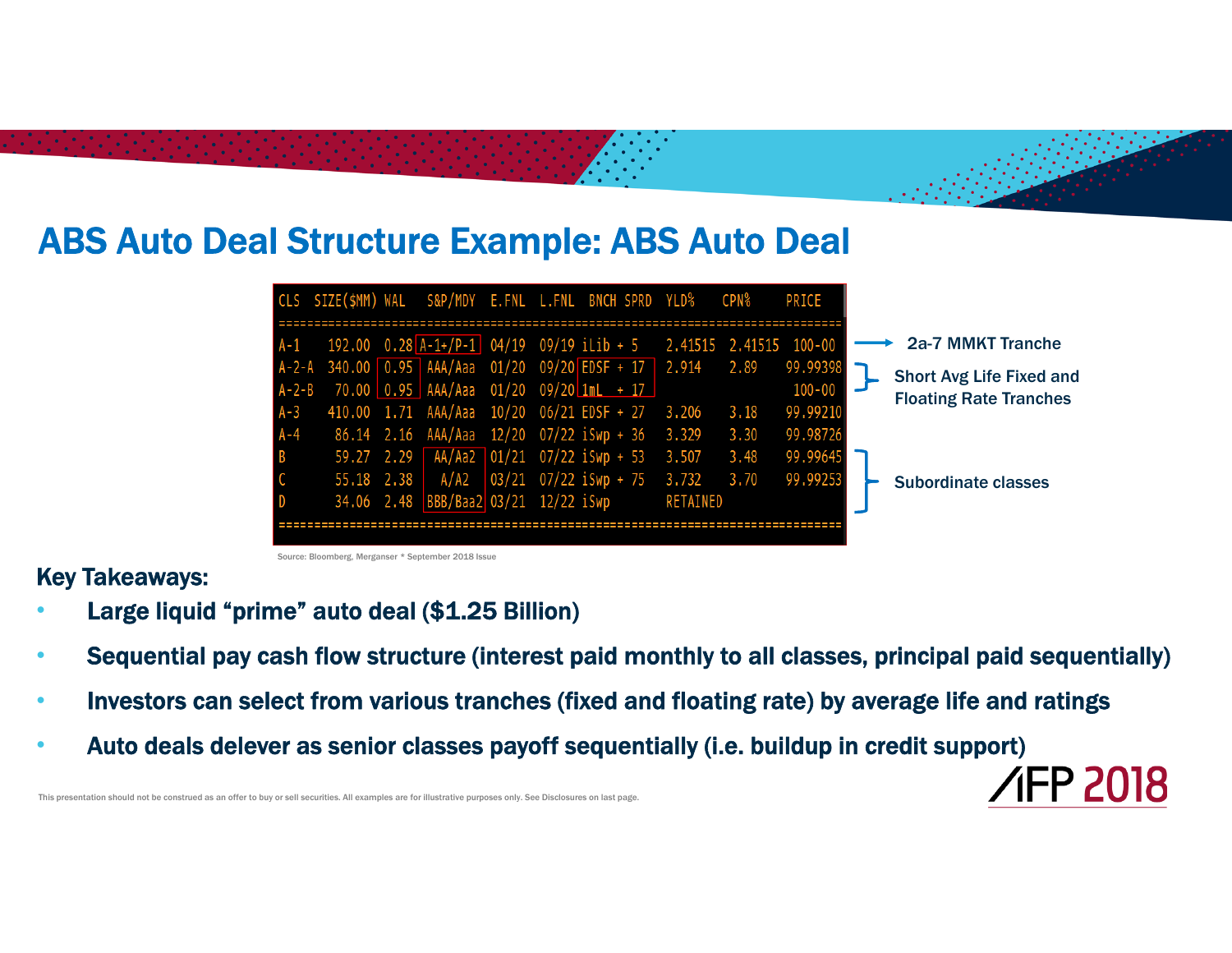#### **Prime Auto Deal Cash Flow Waterfall (Initial)**

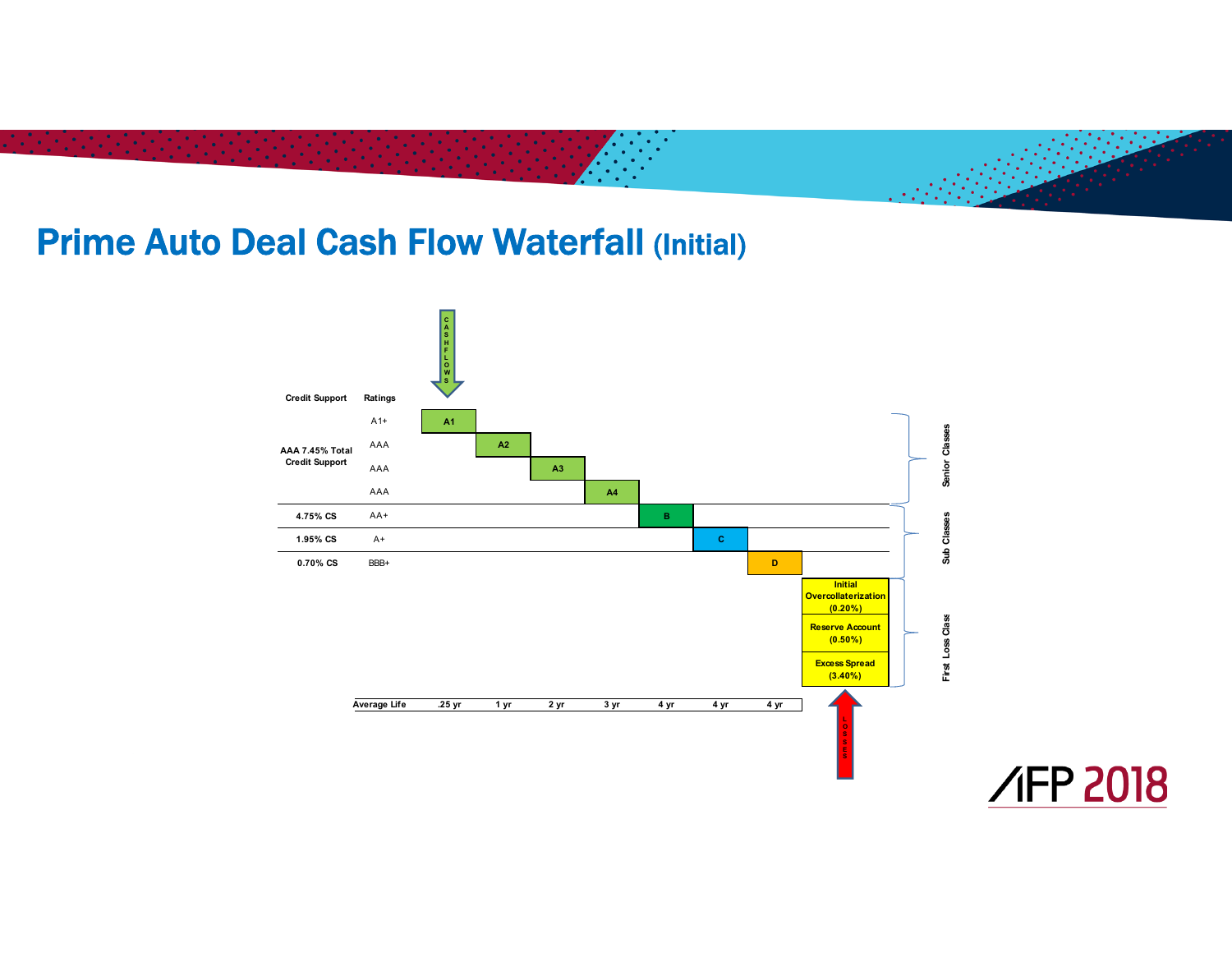#### Prime Auto Deal Structure (6 Months Later)



**/IFP 2018**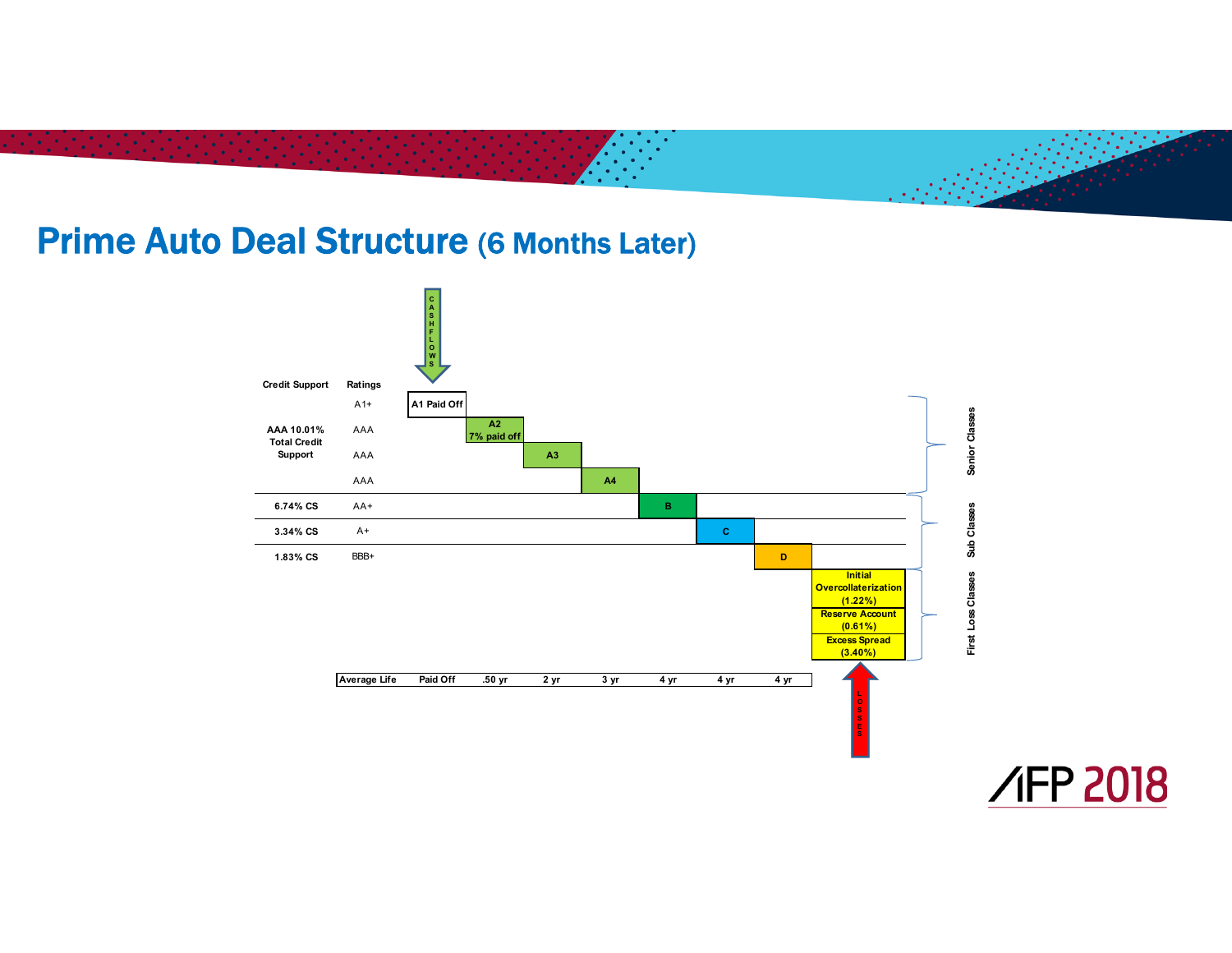### Consumer Auto ABS Ratings Transition (1993-2017:H1)

#### Transition Matrix by Original Rating Using Rating Before Ratings WR

|      | Avg. Counts | Aaa    | Aa     | Α      | <b>Baa</b> | <b>Ba</b> | в      | Caa-C | <b>Impairment</b> | <b>Downgraded</b> |
|------|-------------|--------|--------|--------|------------|-----------|--------|-------|-------------------|-------------------|
| Aaa: | 3,378       | 95.47% | 1.69%  | 0.38%  | 2.22%      | 0.24%     | 0.00%  | 0.00% | 0.00%             | 4.53%             |
| Aa:  | 289         | 76.82% | 22.49% | 0.69%  | 0.00%      | 0.00%     | 0.00%  | 0.00% | 0.00%             | 0.69%             |
| A:   | 452         | 39.60% | 16.59% | 40.04% | 1.33%      | 0.88%     | 0.00%  | 0.88% | 0.66%             | 3.10%             |
| Baa: | 288         | 25.00% | 22.92% | 12.50% | 34.38%     | 2.78%     | 2.08%  | 0.00% | 0.35%             | 4.86%             |
| Ba:  | 106         | 2.83%  | 6.60%  | 29.25% | 10.38%     | 43.40%    | 6.60%  | 0.00% | 0.94%             | 6.60%             |
| B:   | 14          | 0.00%  | 0.00%  | 0.00%  | 0.00%      | 7.14%     | 78.57% | 7.14% | 7.14%             |                   |

- •Auto deals deleverage as senior classes payoff in sequential order
- • Structural deleveraging has generated long track record of stable ratings with positive ratings bias
- •Over 24 year period 75% of bonds originally rated AA were upgraded to AAA

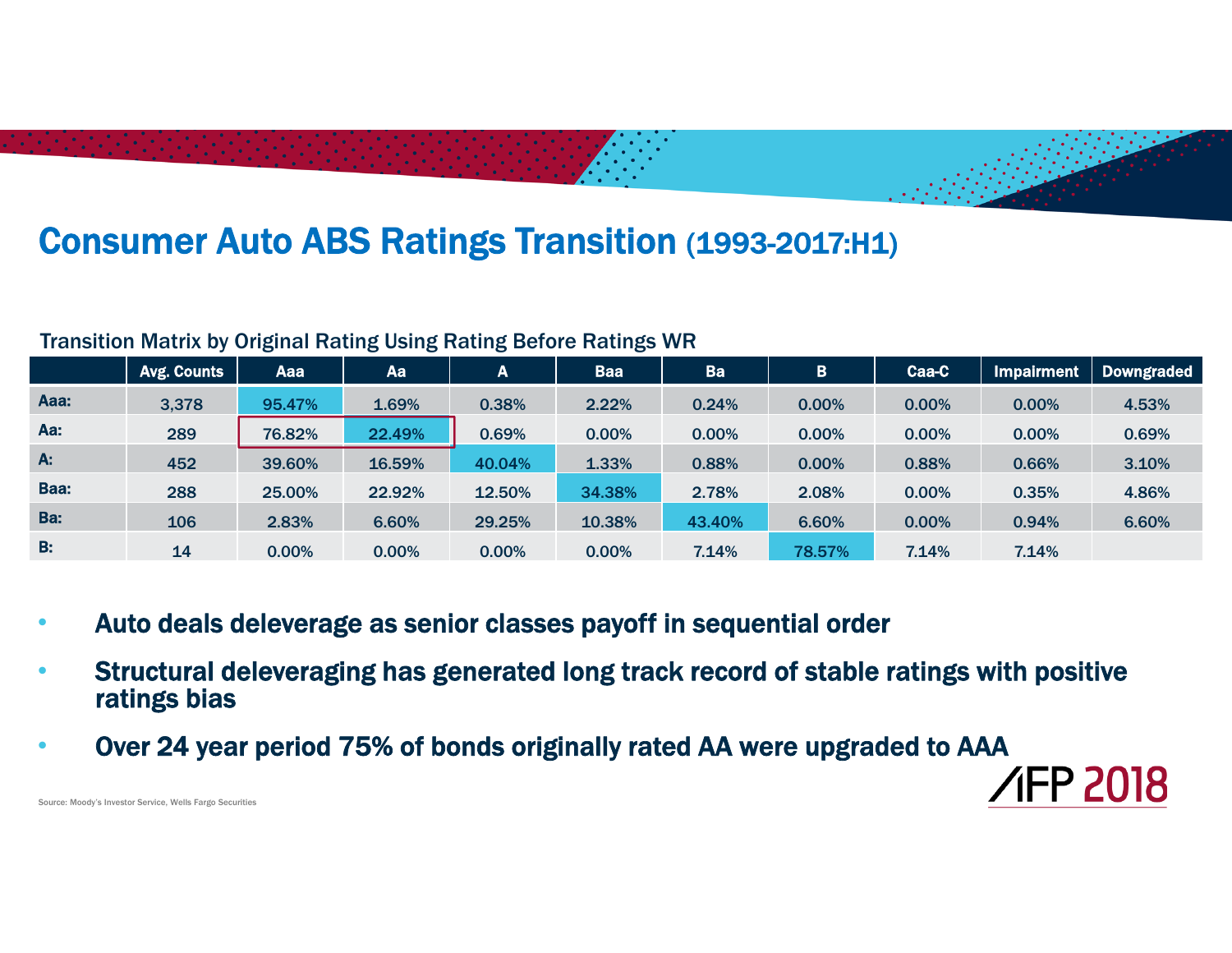### ABS vs. High Grade Corporate Spread History

2 Year ABS vs 1-3 Year AAA-AA Corp Index (2009 – 2018)



• The yield spread on AAA rated two year average life ABS versus high grade corporates is attractive.



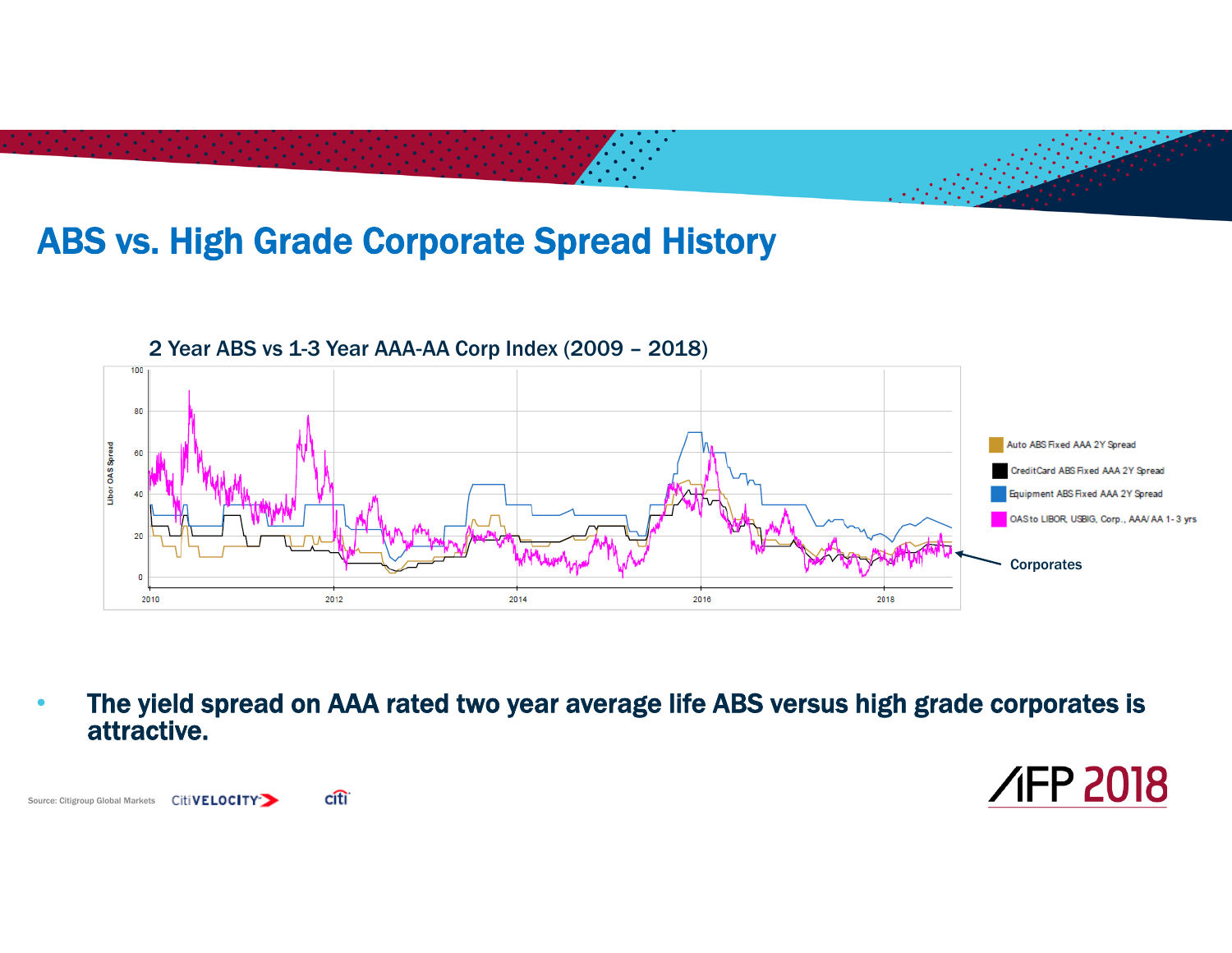#### Fitch U.S. Credit Card ABS Transition Matrix During Crisis Years

#### U.S. Credit Card ABS Transition (July '07-June '11)

|             | <b>AAA</b> | AA     | A        | <b>BBB</b> | <b>BB</b> | B.    | <b>CCC</b> | <b>CC and</b><br><b>Below</b> | <b>PIF</b> | <b>WD</b> | <b>Total</b> |
|-------------|------------|--------|----------|------------|-----------|-------|------------|-------------------------------|------------|-----------|--------------|
| AAA:        | 34.98%     | 0.00%  | 0.00%    | 0.00%      | 0.00%     | 0.00% | 0.00%      | 0.00%                         | 64.10%     | 0.96%     | 100.00%      |
| AA:         | 0.00%      | 16.00% | 0.00%    | 0.00%      | 0.00%     | 0.00% | 0.00%      | 0.00%                         | 84.00%     | 0.00%     | 100.00%      |
| A:          | 0.00%      | 5.41%  | 14.86%   | 0.00%      | 0.00%     | 0.00% | 0.00%      | 0.00%                         | 78.38%     | 1.35%     | 100.00%      |
| <b>BBB:</b> | 0.00%      | 0.00%  | 1.34%    | 26.85%     | 0.00%     | 0.00% | 0.00%      | 0.00%                         | 71.81%     | 0.00%     | 100.00%      |
| BB:         | 0.00%      | 0.00%  | 0.00%    | 0.00%      | 7.69%     | 0.00% | 0.00%      | 0.00%                         | 92.31%     | 0.00%     | 100.00%      |
| B:          | 0.00%      | 0.00%  | $0.00\%$ | 0.00%      | 0.00%     | 0.00% | 0.00%      | 0.00%                         | 0.00%      | 0.00%     | 0.00%        |

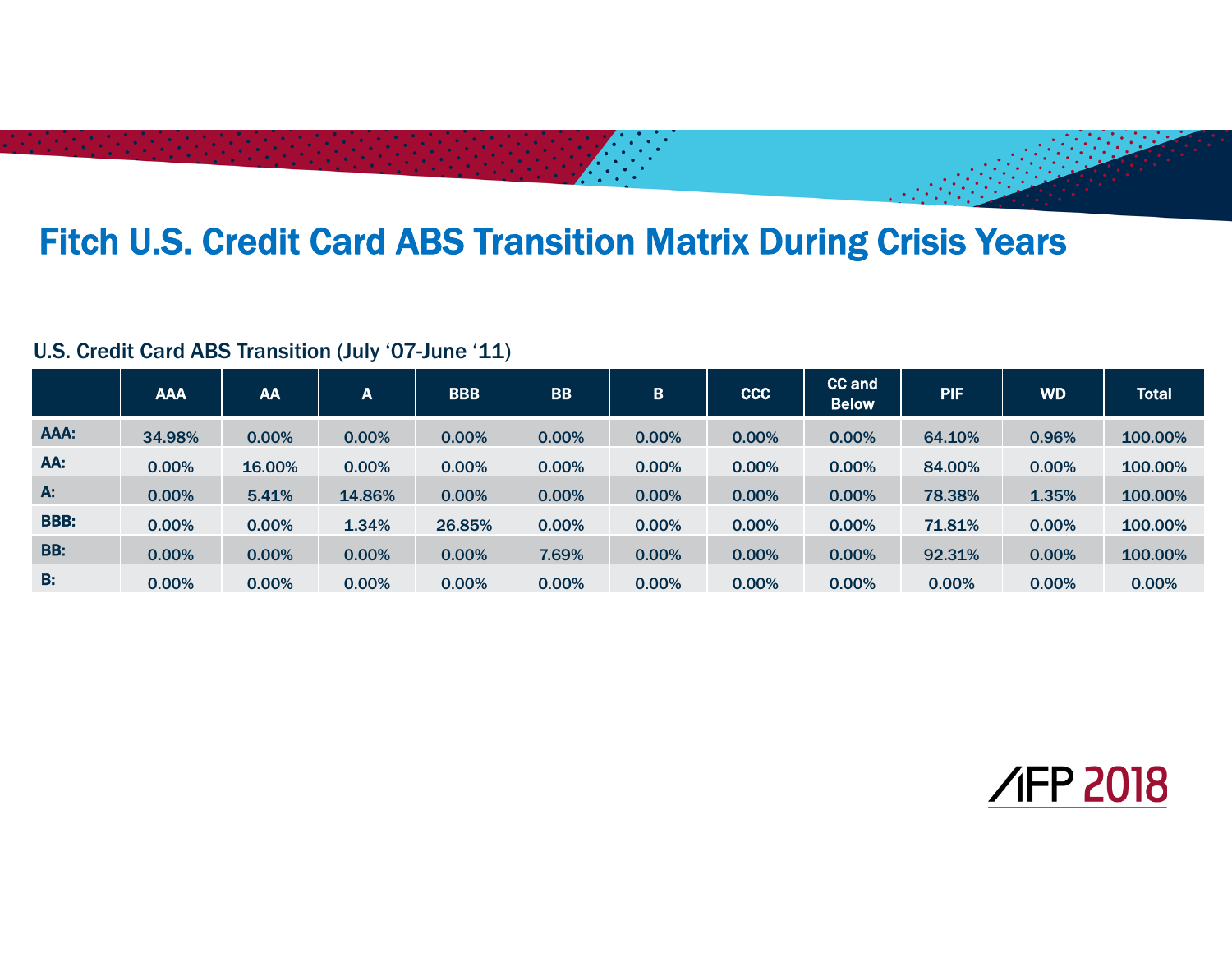### Fitch U.S. Auto ABS Transition Matrix During Crisis Years

#### U.S. Auto ABS Transition (July '07-June '11)

|             | <b>AAA</b> | AA    | A      | <b>BBB</b> | <b>BB</b> | B.    | <b>CCC</b> | <b>CC and</b><br><b>Below</b> | PIF    | <b>WD</b> | <b>Total</b> |
|-------------|------------|-------|--------|------------|-----------|-------|------------|-------------------------------|--------|-----------|--------------|
| AAA:        | 2.79%      | 0.00% | 0.00%  | 0.00%      | 0.00%     | 0.00% | 0.00%      | 0.00%                         | 97.21% | 0.00%     | 100.00%      |
| AA:         | 1.89%      | 0.00% | 0.00%  | 0.00%      | 0.00%     | 0.00% | 0.00%      | 0.00%                         | 98.11% | 0.00%     | 100.00%      |
| A:          | 8.33%      | 2.08% | 2.08%  | 0.00%      | 0.00%     | 0.00% | 0.00%      | 0.00%                         | 87.50% | 0.00%     | 100.00%      |
| <b>BBB:</b> | 11.63%     | 2.33% | 4.65%  | 0.00%      | 0.00%     | 0.00% | 0.00%      | 0.00%                         | 81.40% | 0.00%     | 100.00%      |
| BB:         | 0.00%      | 0.00% | 35.71% | 0.00%      | 7.14%     | 0.00% | 0.00%      | 0.00%                         | 57.14% | 0.00%     | 100.00%      |
| B:          | 0.00%      | 0.00% | 0.00%  | 0.00%      | 0.00%     | 0.00% | 0.00%      | 100.00%                       | 0.00%  | 0.00%     | 100.00%      |

- •As reported by Fitch, no downgrades of auto deals during crisis years
- •Many deals were upgraded

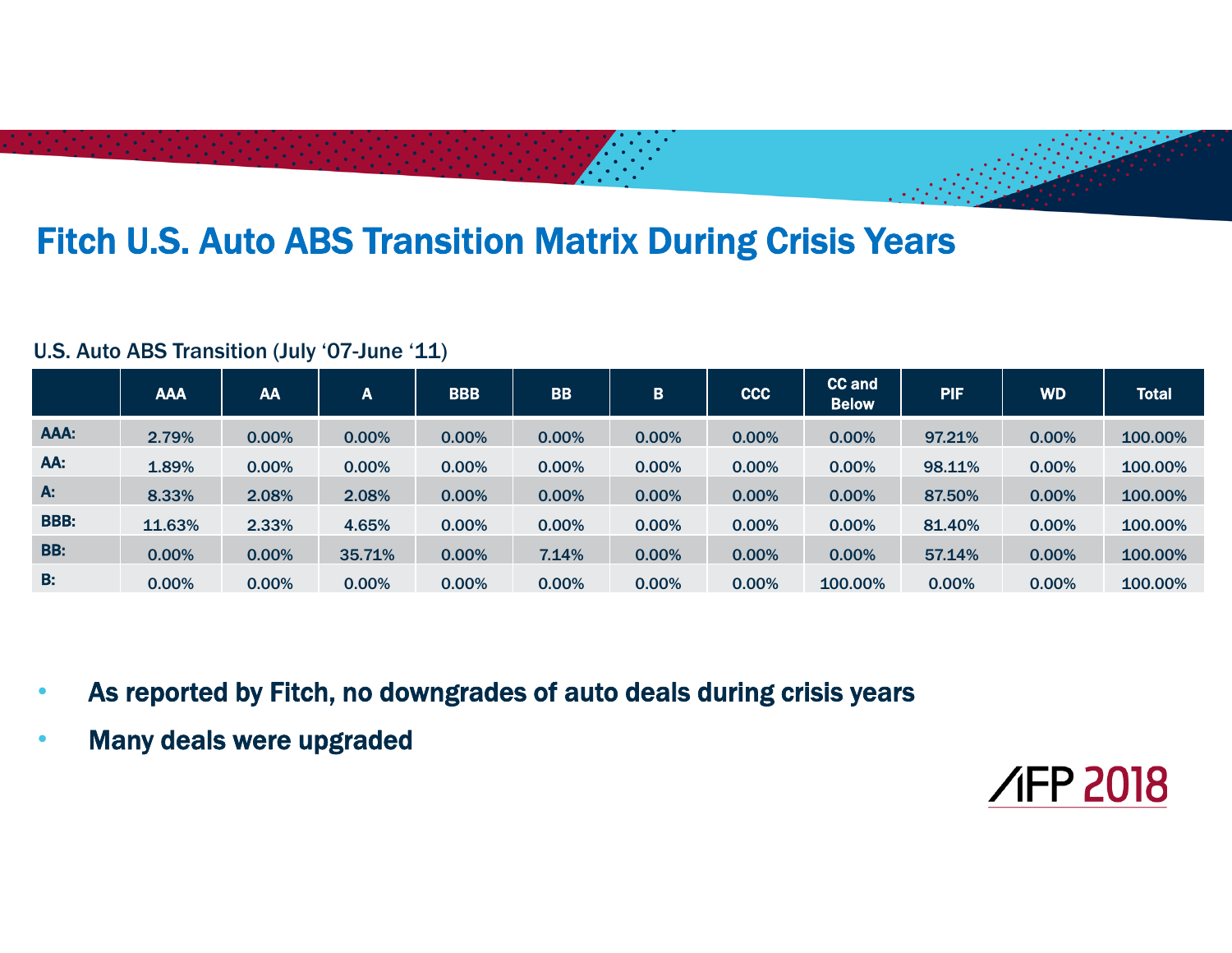### Ratings Stability of Merganser ABS Holdings vs. Moody's ABS Universe

| Merganser ABS Portfolio Holdings |                |           |                  |  |  |  |  |  |
|----------------------------------|----------------|-----------|------------------|--|--|--|--|--|
|                                  | <b>Upgrade</b> | No Change | <b>Downgrade</b> |  |  |  |  |  |
| Aaa:                             |                | 97%       | 3%               |  |  |  |  |  |
| Aa:                              | 15%            | 74%       | 11%              |  |  |  |  |  |
| A:                               | 10%            | 89%       | $1\%$            |  |  |  |  |  |
| Baa:                             | 17%            | 83%       |                  |  |  |  |  |  |
| Ba:                              | 100%           |           |                  |  |  |  |  |  |

#### rtfolio Holdings Moody's ABS Universe

|      | <b>Upgrade</b> | <b>No Change</b> | <b>Downgrade</b> |
|------|----------------|------------------|------------------|
| Aaa: |                | 84%              | 16%              |
| Aa:  | 4%             | 78%              | 18%              |
| А:   | 5%             | 82%              | 13%              |
| Baa: | 3%             | 85%              | 12%              |
| Ba:  | 13%            | 77%              | 10%              |

- • Over the three year period ending December 31, 2010, 97% of all the AAA-rated securities in portfolios managed by Merganser retained their AAA-ratings versus 84% for the Moody's universe
- • For Merganser portfolios' AA-rated holdings, 74% retained their AA-ratings through the credit crisis while 15% were upgraded and 11% were downgraded
- • For Moody's universe, 78% retained their AA-ratings while only 4% were upgraded and 18% were downgraded

The tables above illustrate the stability of Merganser's ABS holdings throughout the credit crisis  $(1/1/08-12/31/10)$ .\*

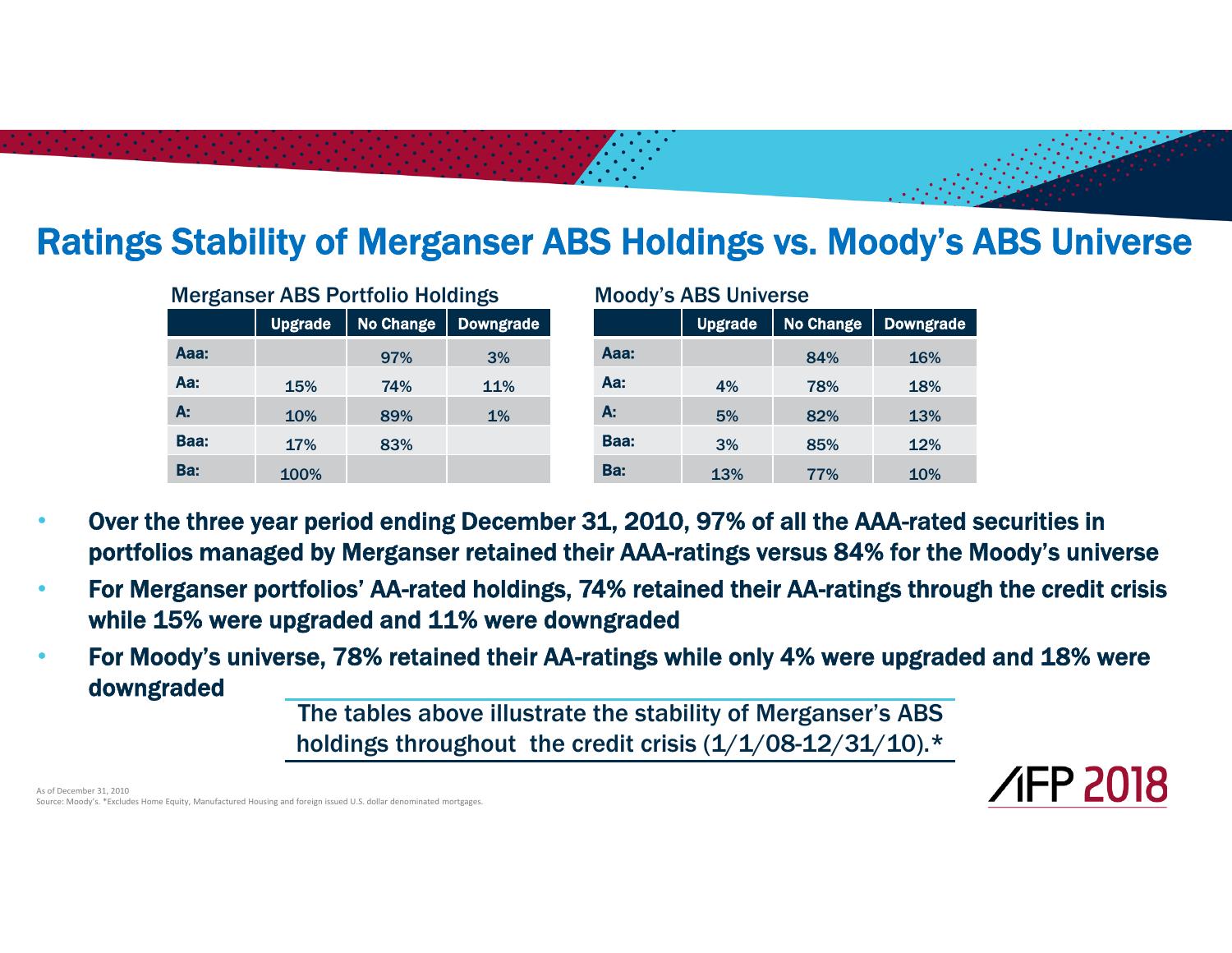## **Conclusion**

- •Diversification for portfolios dominated by corporate debt and govt debt
- •Attractive relative value opportunities vs. high grade alternatives
- •Heavily weighted front-end supply makes ABS well suited for shorter duration mandates
- • Monthly pay feature provides rapid re-investment opportunities of cash flows in rising rate environment
- •Consumer ABS has long term track record of stable to improving ratings

Manager experience is key

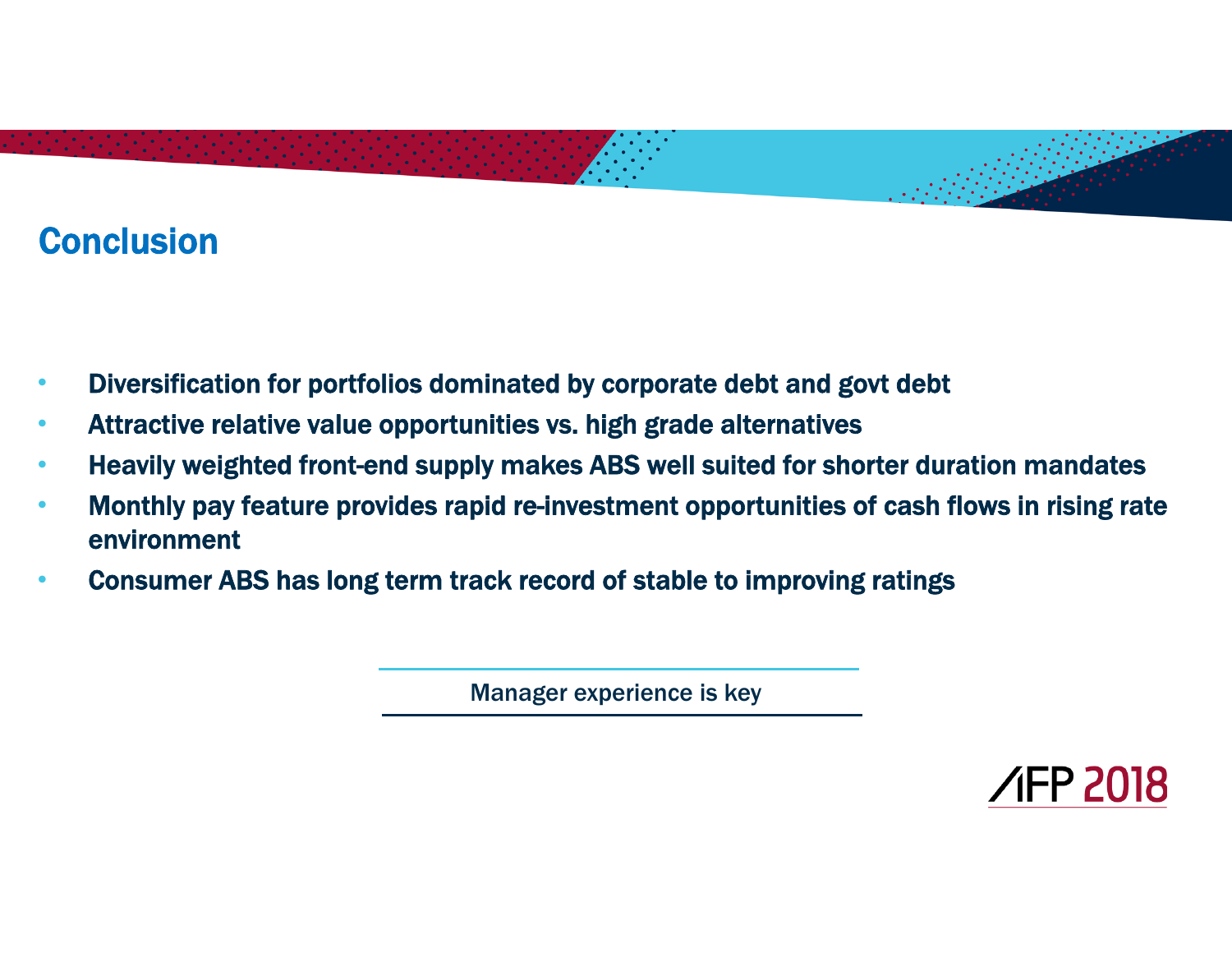#### **Disclosures**

This presentation has been distributed for informational purposes only and should not be considered as investment advice or <sup>a</sup> recommendation of any particular security, strategy or investment product. Information contained herein has been obtained from sources believed to be reliable, but not guaranteed. This memorandum contains or incorporates by reference certain forward looking terminology, such as "may", "will", "believe", "expect", "anticipate", "continue" or similar terms or variations on those terms or the negative of those terms. Actual results could differ materially from those set forth in forward-looking statements due to <sup>a</sup> variety of factors. Past performance is no guarantee of future results; investments can and may lose money. No part of this presentation may be reproduced in any form, or referred to in any other publication, without express written permission of Merganser Capital Management, LLC.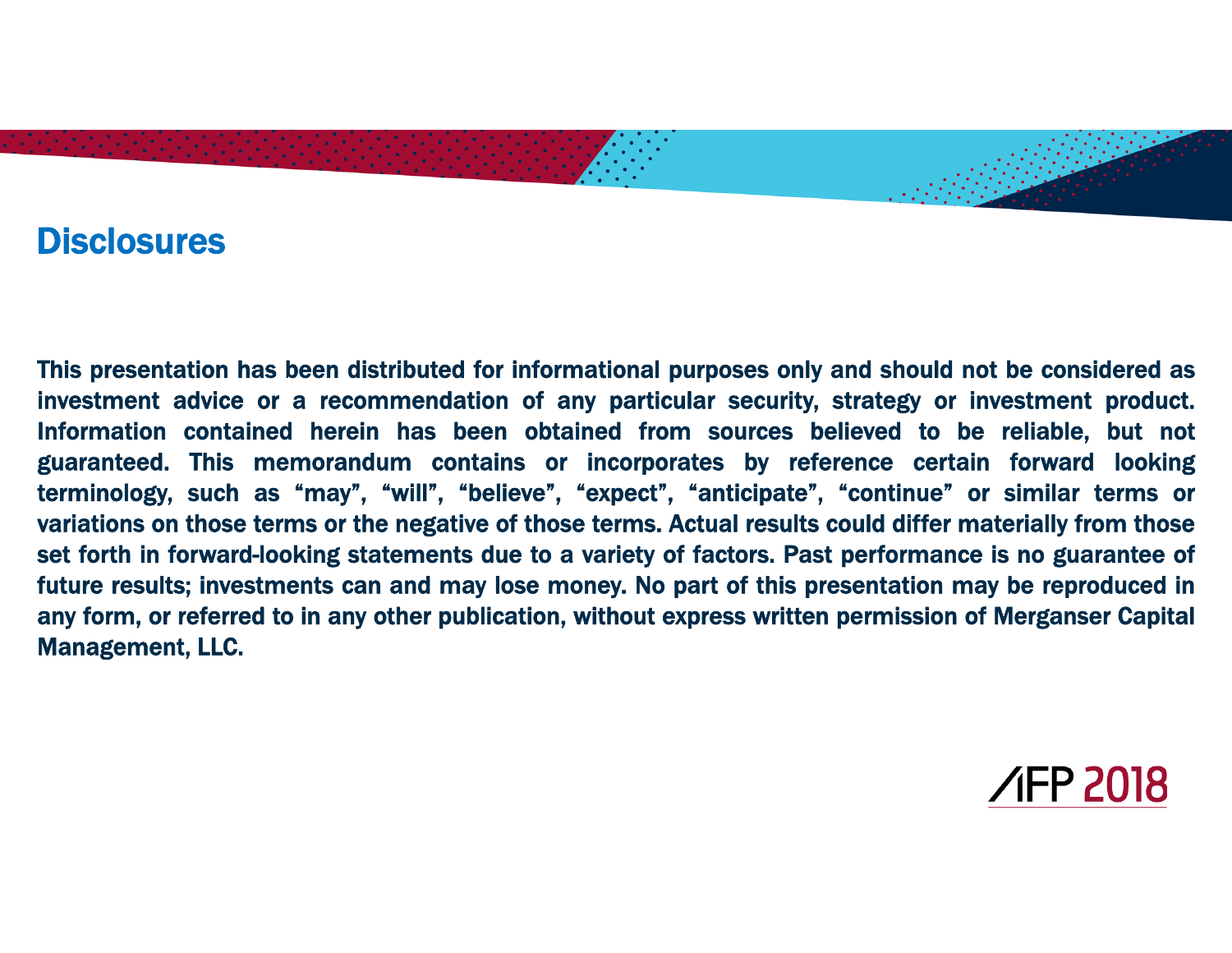

# Search for Yield, High Quality and Downside Protection for Corporate Cash Portfolios

Linda Ruiz-Zaiko

President

Bridgebay Financial, Inc.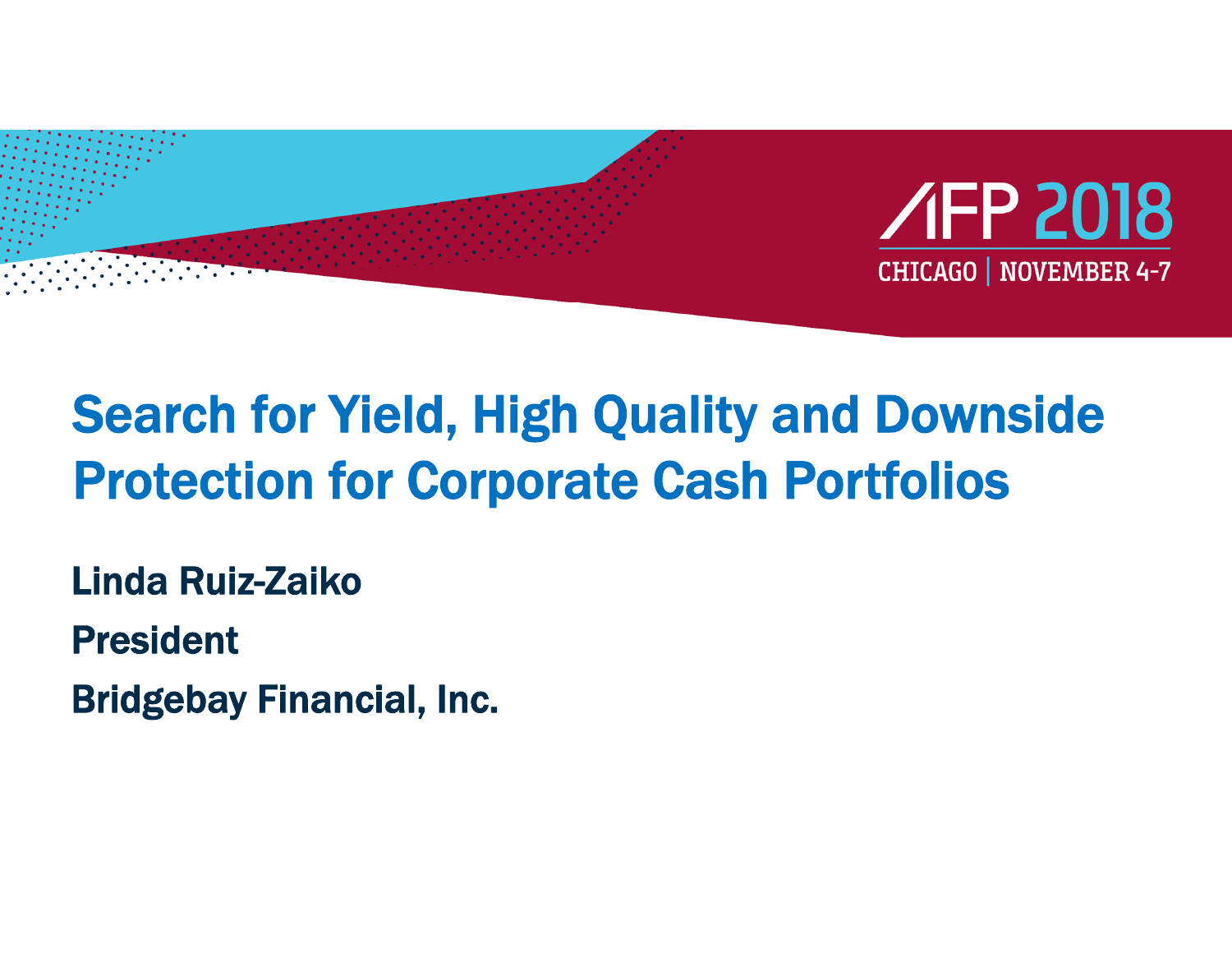# Investment Universe for Rising Rates

- •Money Market Instruments/Funds
- •Repurchase Agreements (Repo)
- •Commercial Paper
- •T-Bills
- • Non-Callable Governments/Agencies (Fixed/Floating Rate)
- •Negotiable CDs
- •Floating Rate CDs
- • Corporate Notes (Fixed/Floating Rate)
- Asset Backed Securities

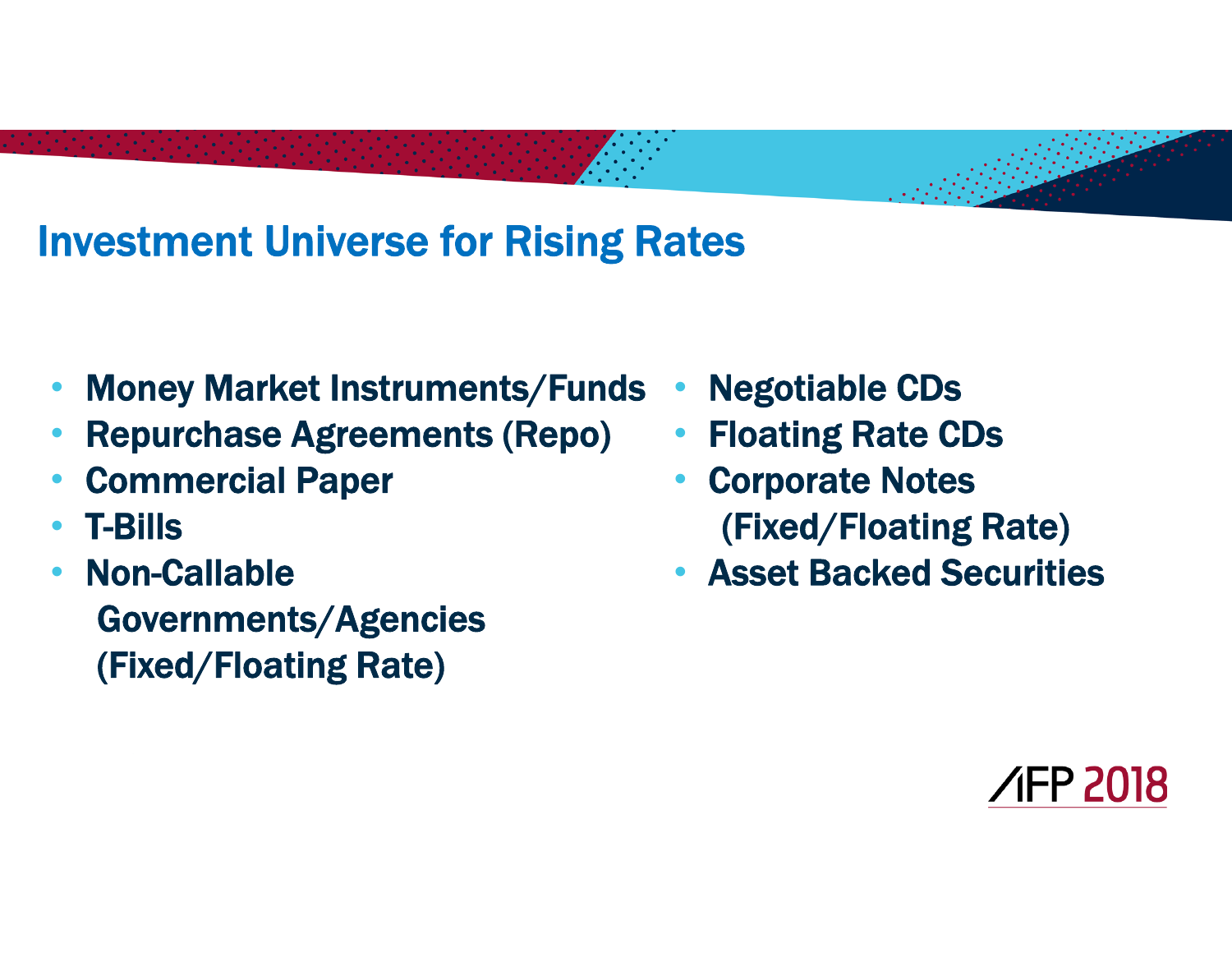# Response to Fed Raising Rates

Portfolio with high cashflows and frequent coupon resets

- •Shorten maturities to re-invest often with rates hikes
- •Shorten duration to reduce interest rate sensitivity
- •Add floating rate securities with frequent coupon resets
- • Add amortizing securities with strong cashflows
	- $\bullet$ Paydowns and interest payments

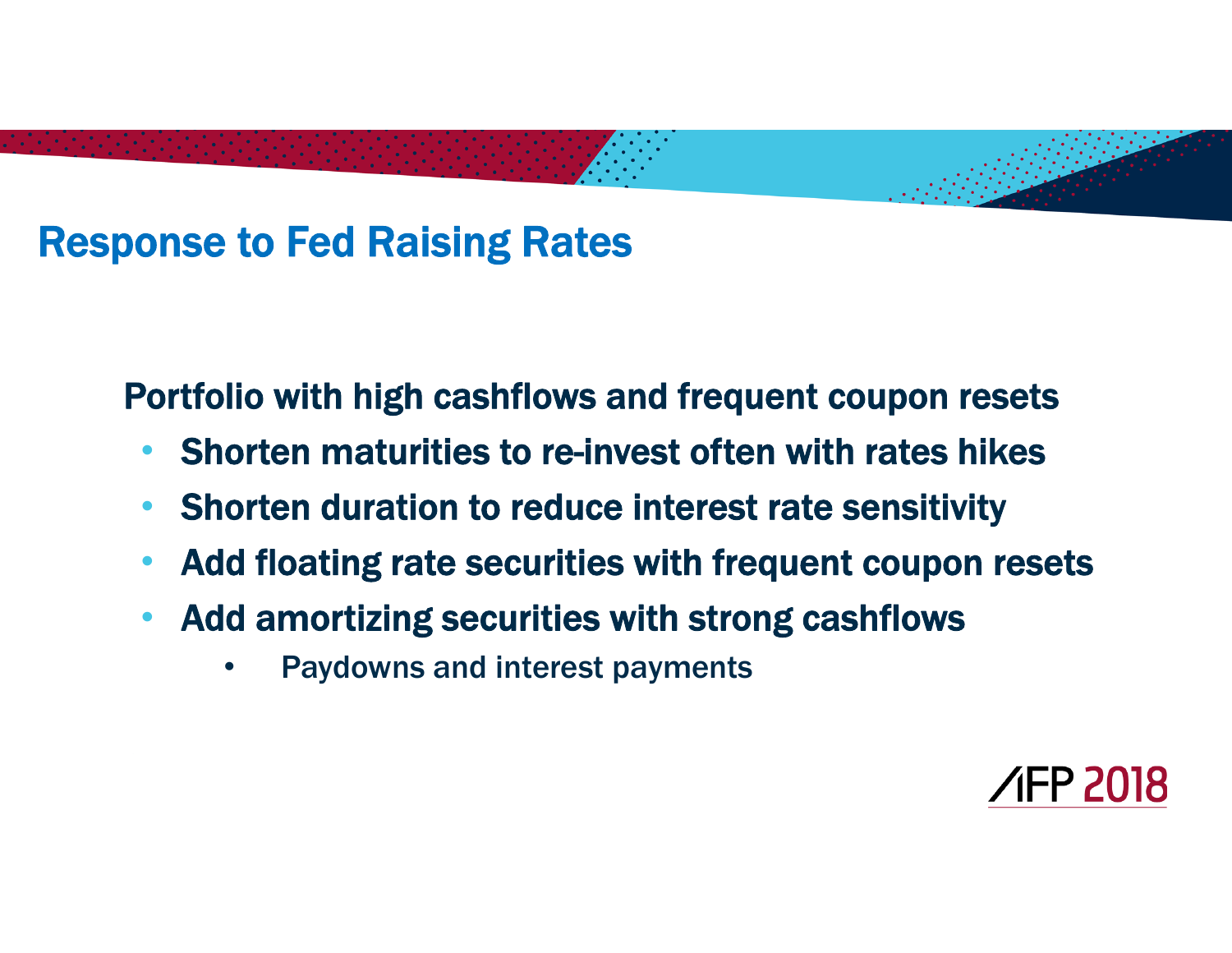# Risks of Extending Duration for Yield

# Increases book yield for income generation

- •Total return a better measure
- •Considers income and principal (market value changes)

# Break-even analysis

•Fed expectation, roll down yield curve, expected holding period

# Risk of unrealized losses as rates rise

- •Decreases liquidity if need to sell securities
- •Potential for impairment

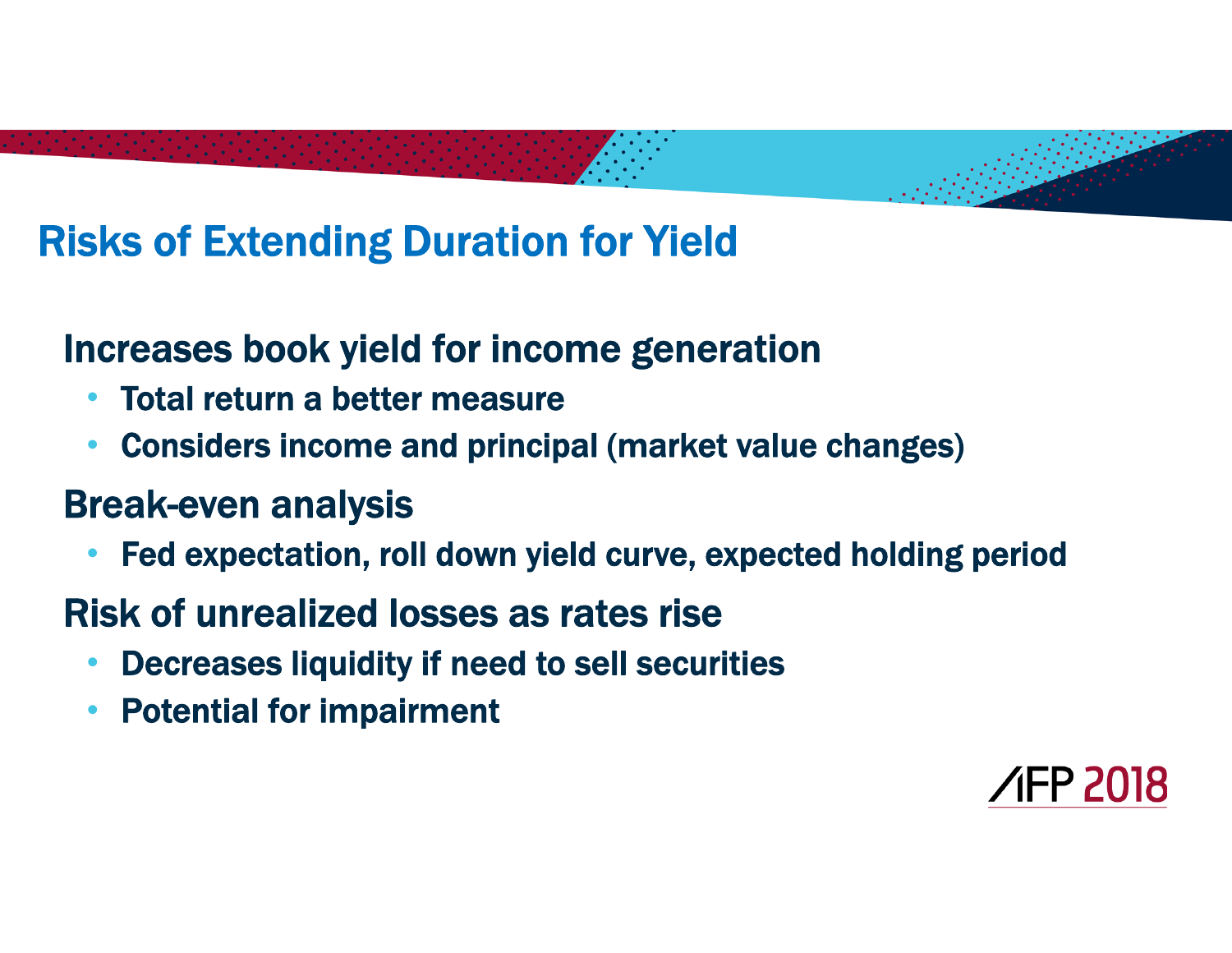# Fixed Rate Portfolio

| <b>Portfolio Characteristics</b>   |           | <b>Sectors</b>    | <b>Sensitivity Analysis</b>          |          |  |
|------------------------------------|-----------|-------------------|--------------------------------------|----------|--|
| <b>Duration:</b>                   | 1 Year    | <b>Treasuries</b> | 1-year return after 3 Fed rate hikes |          |  |
| Yield:                             | 2.45%     |                   | of 25 bps each (75 bps)              |          |  |
| <b>Max WAL:</b>                    | 3 Years   | <b>Agencies</b>   | <b>Income Return:</b>                | 2.61%    |  |
|                                    |           |                   |                                      |          |  |
| <b>Credit Quality:</b>             | <b>AA</b> | <b>Financials</b> | <b>Price Return:</b>                 | $-0.75%$ |  |
| <b>Fixed Rate Securities: 100%</b> |           | <b>Corporates</b> | <b>Total Return:</b>                 | 1.86%    |  |

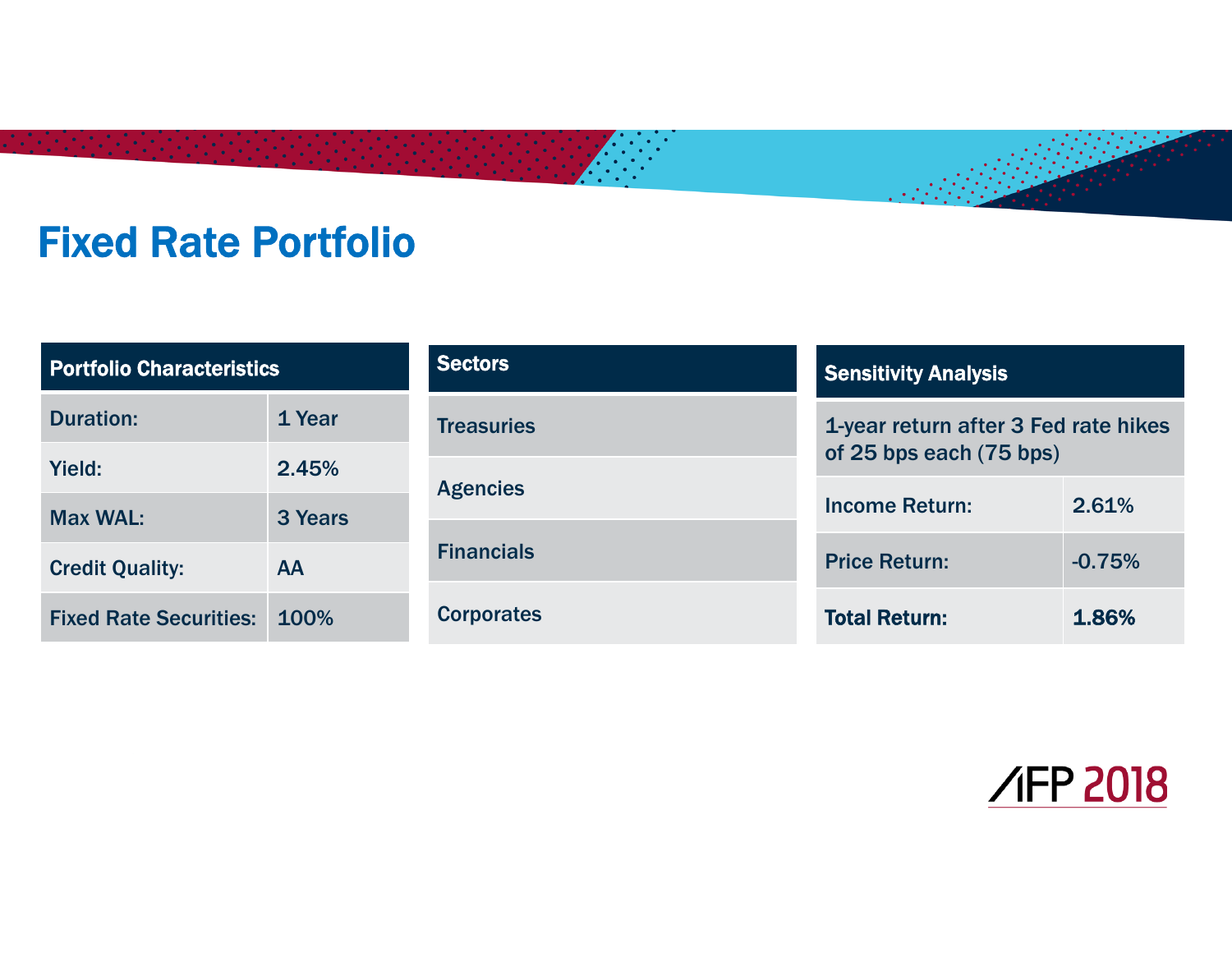# Floating Rate Portfolio

| <b>Portfolio Characteristics</b> |           | Sectors                         | <b>Sensitivity Analysis</b>          |          |  |  |
|----------------------------------|-----------|---------------------------------|--------------------------------------|----------|--|--|
| <b>Duration:</b>                 | 0.4 Year  | <b>Money Markets</b>            | 1-year return after 3 Fed rate hikes |          |  |  |
| Yield:                           | 2.30%     | <b>Agencies - Floating Rate</b> | of 25 bps each (75 bps)              |          |  |  |
| <b>Max WAL:</b>                  | 3 Years   | <b>ABS - Floating Rate</b>      | <b>Income Return:</b>                | 2.69%    |  |  |
| <b>Credit Quality:</b>           | <b>AA</b> | <b>CDs - Floating Rate</b>      | <b>Price Return:</b>                 | $-0.02%$ |  |  |
| <b>Floating Rate:</b>            | 100%      | <b>Notes - Floating Rate</b>    | <b>Total Return:</b>                 | 2.67%    |  |  |

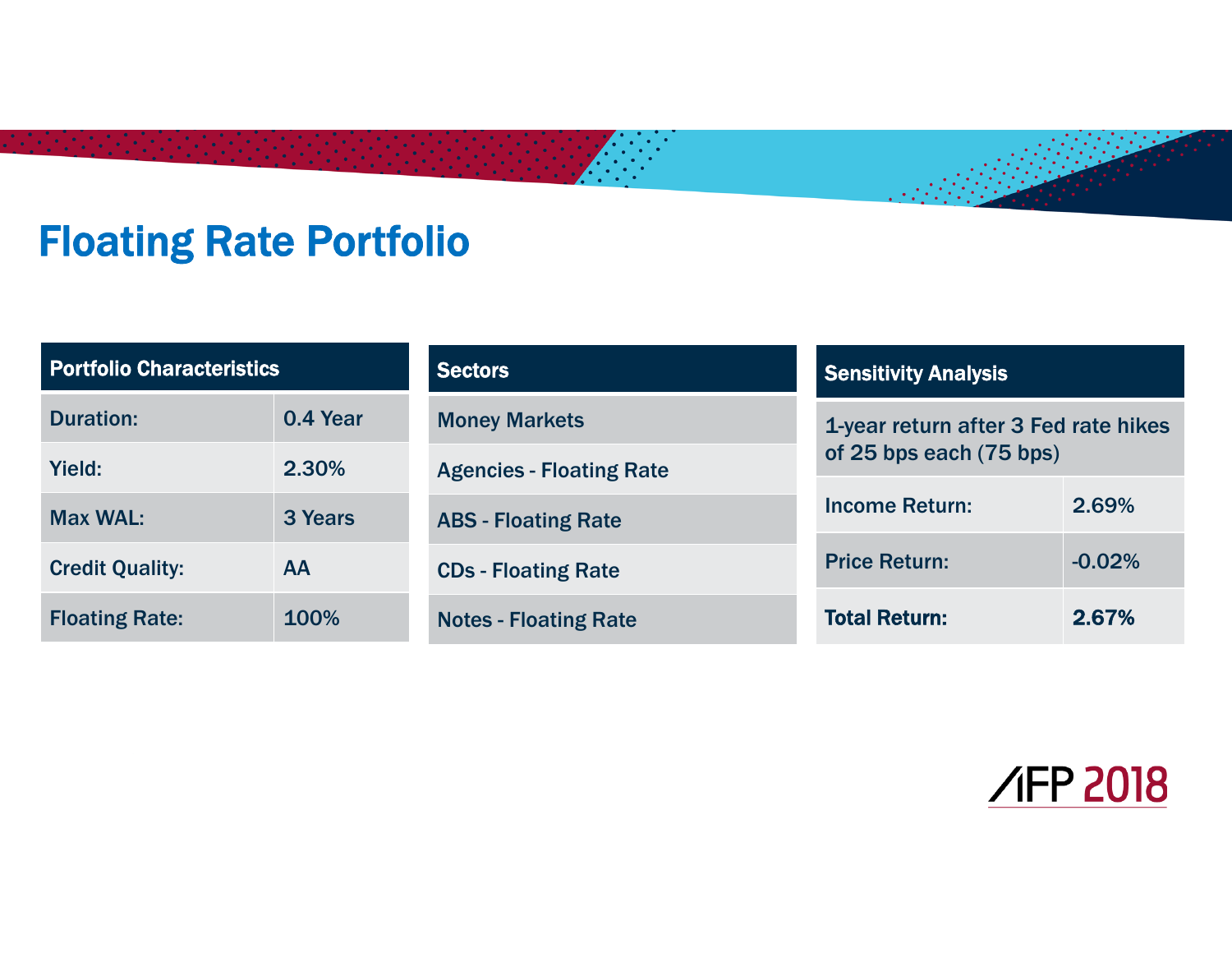# Expand the Investment Universe

- $\bullet$ 144A Notes
- $\bullet$ 4(2) Commercial Paper
- •Floating Rate CDs & Notes
- $\bullet$  Asset Backed Securities (ABS)
	- •Money market tranche of ABS

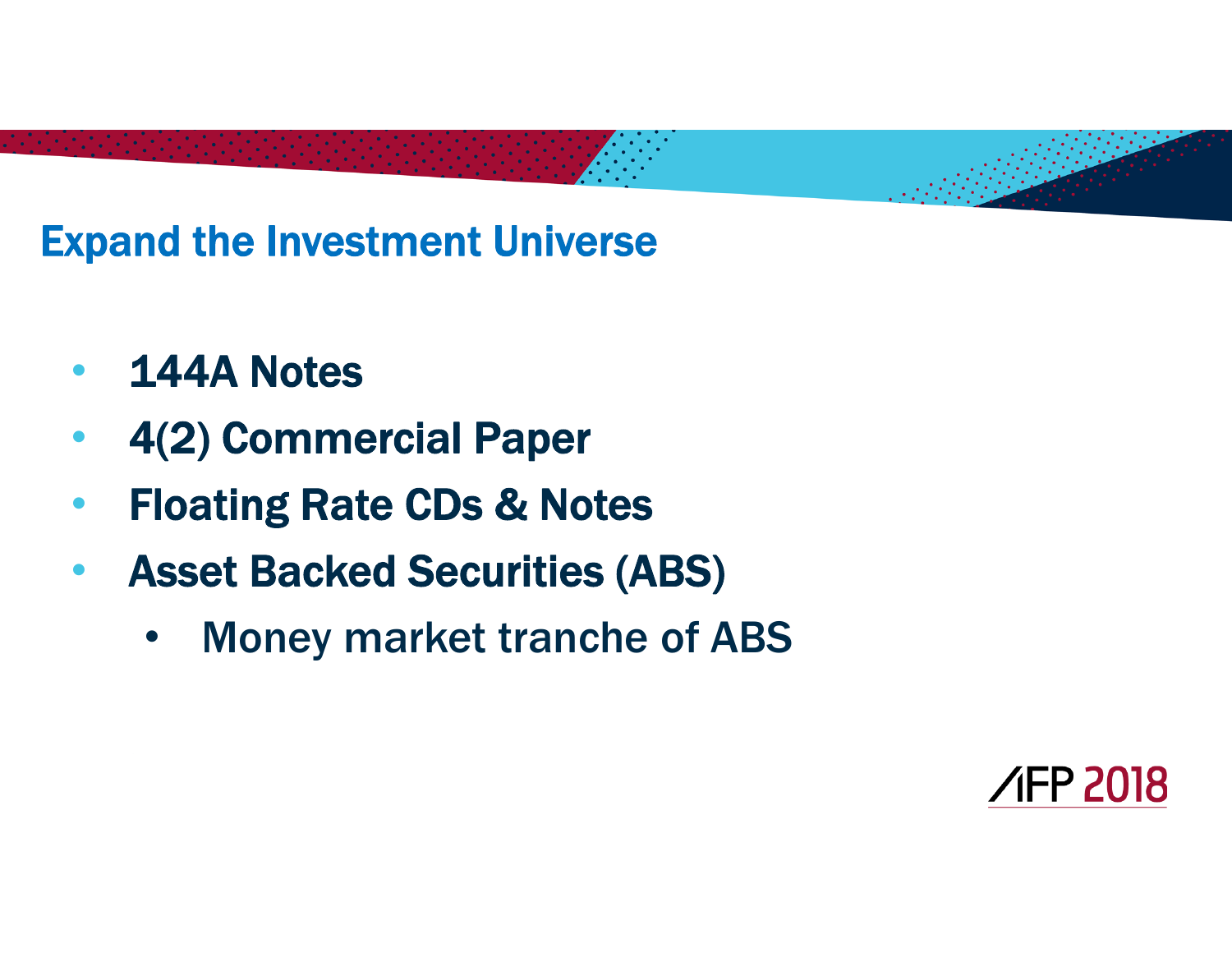# SEC 144A Securities

- •Liquid and tradeable
- •Good yields and investor demand
- • SEC fast tracks issuance
	- Senior Notes, Bonds, FRCDs, Commercial Paper 4(2)
	- Issued by public company with audited financials
	- With / without registration rights
- $\bullet$ Not to be confused with "Private Placements"
- $\bullet$ Only Qualified Institutional Buyers (QIB) – institutional

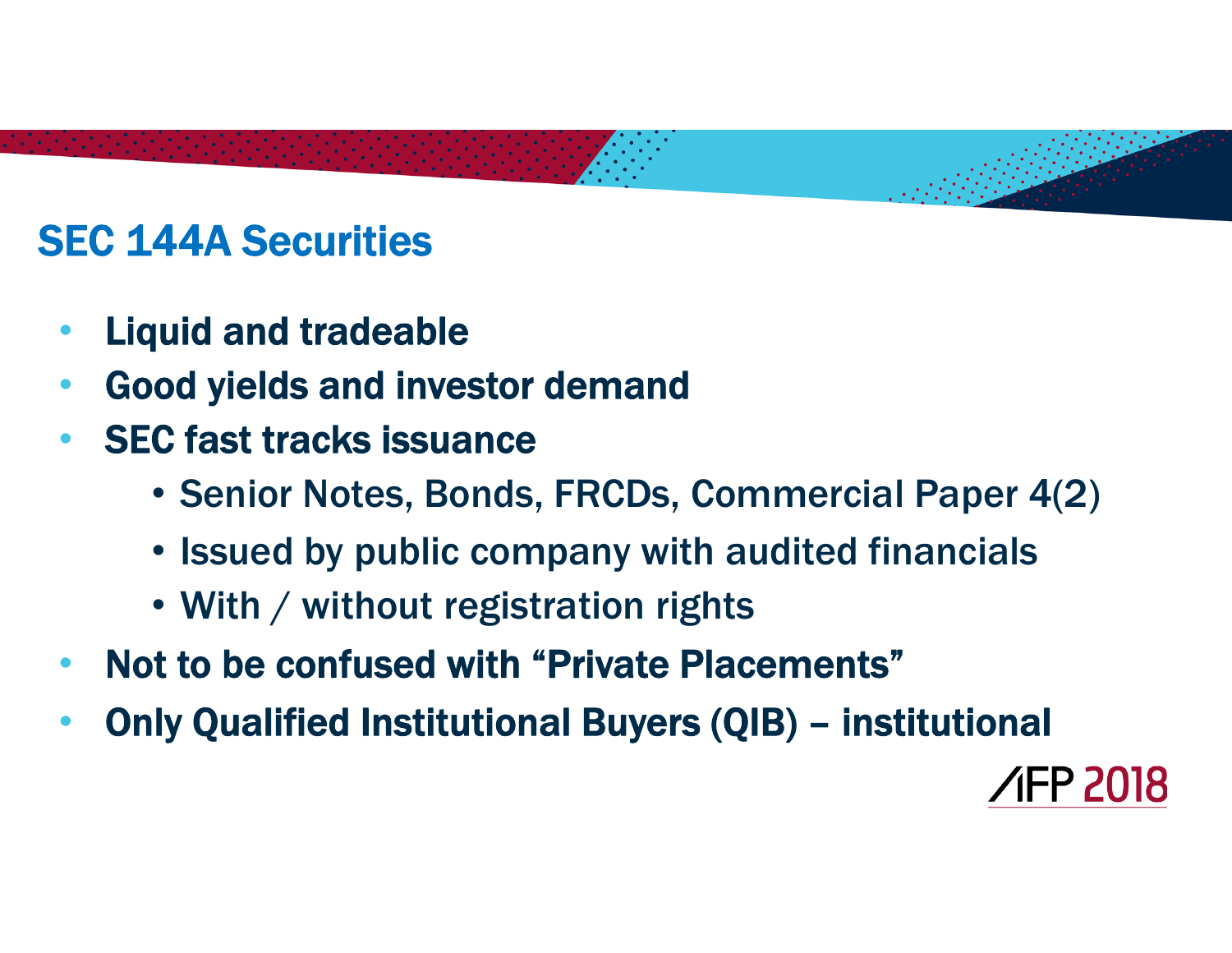# IPS: SEC 144A Securities

- $\bullet$ 144A Notes, Bonds, FRCDs
- •4(2) Commercial Paper
- $\bullet$ Senior securities
- •Investment grade by Moody's, S&P, Fitch or DBRS
- •Same permissible maturities as registered securities

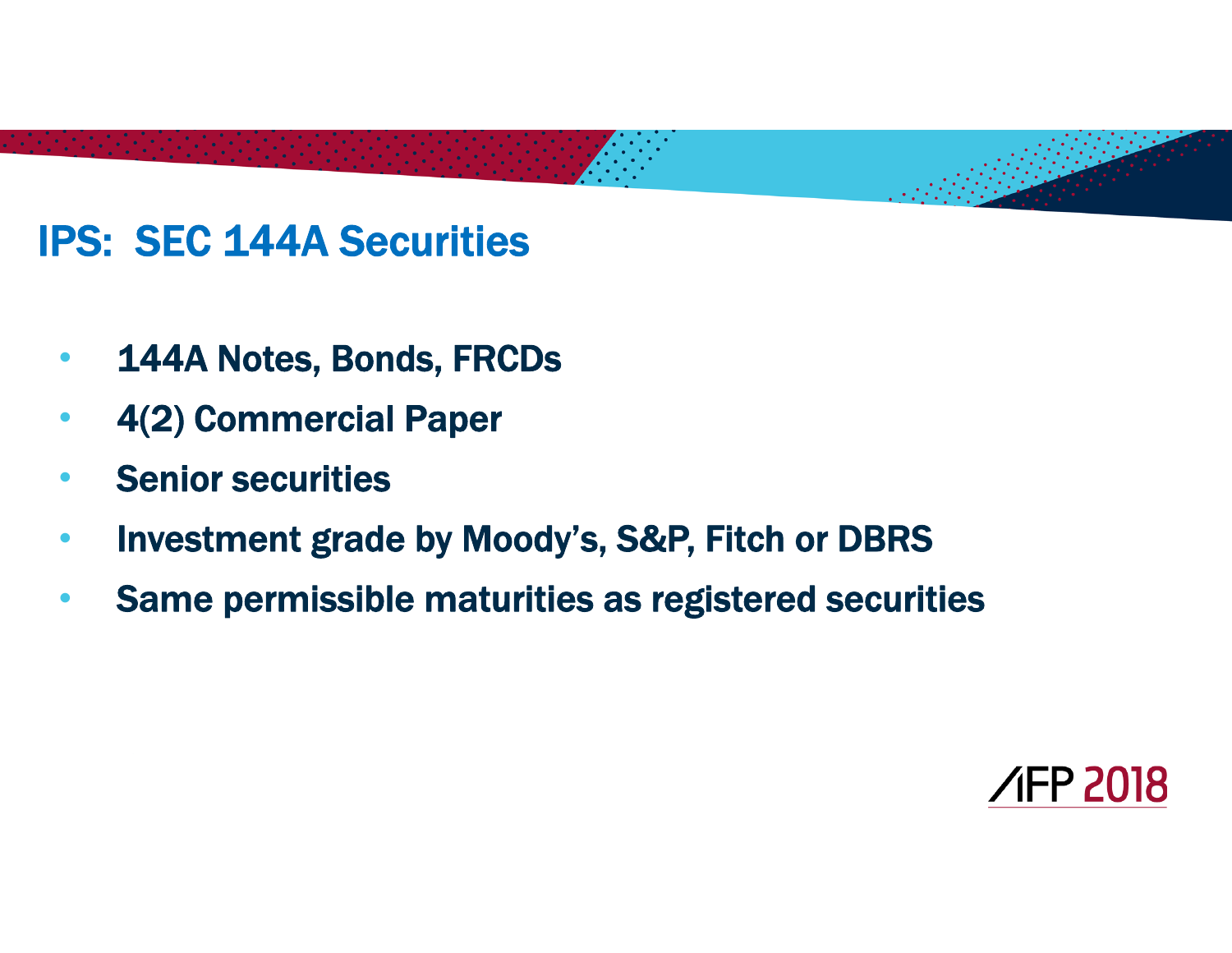# Floating Rate CDs & Notes

- $\bullet$ Alternative to rolling CDs, Commercial Paper, Notes
- $\bullet$  Hedge against rising interest rates
	- Frequent coupon resets to higher rates
	- Principal remains stable
- $\bullet$ Coupon indexed to LIBOR + spread or SOFR + spread
- $\bullet$ Available multiple maturities
- $\bullet$ Spread duration increases with maturity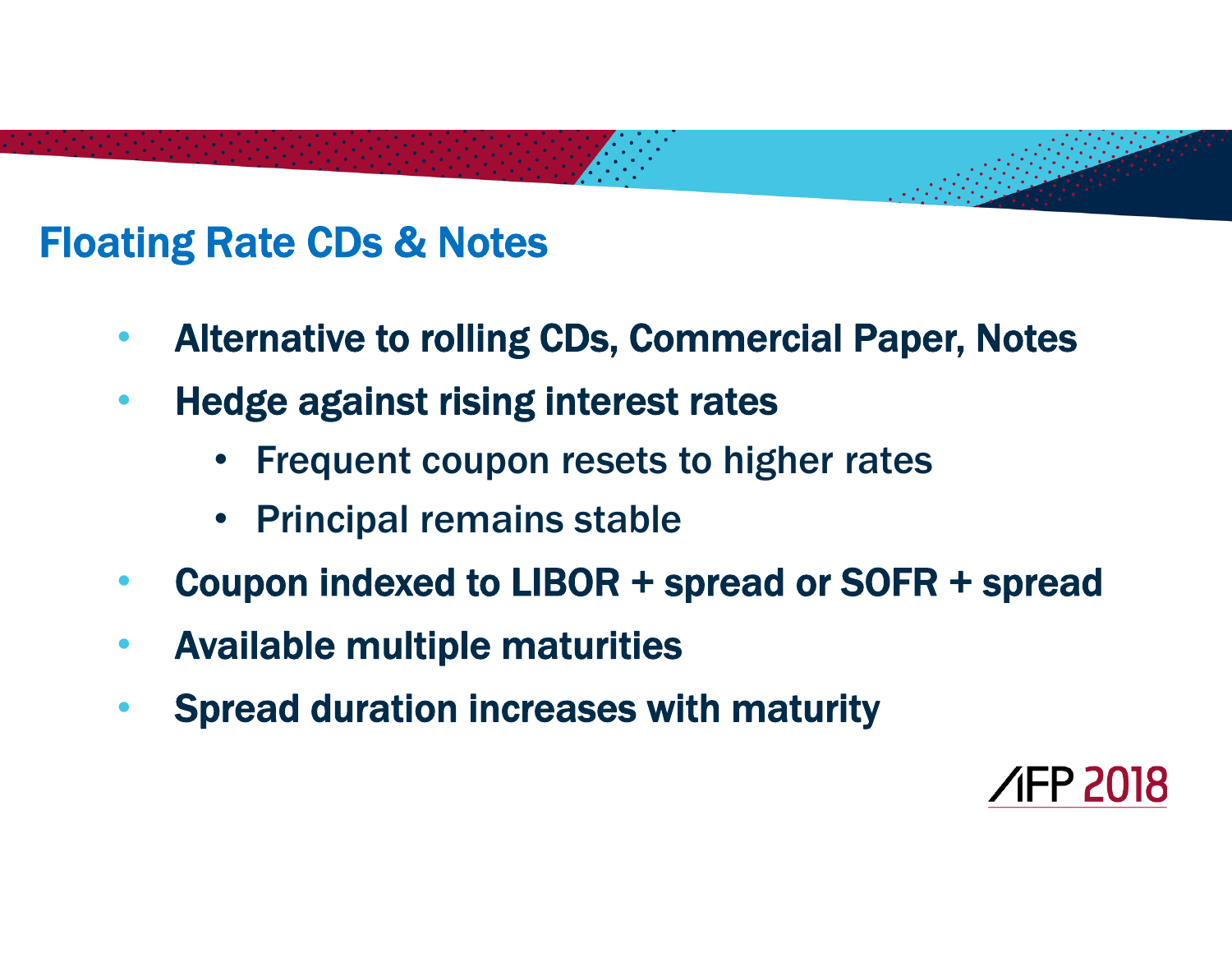# IPS: Floating Rate CDs & Notes

- •• Bank FRCDs, Corporate FRNs •
- •Senior notes, 144A
- •Investment grade
- $\bullet$ 1, 3, 6 month coupon resets
- $\bullet$ LIBOR -> SOFR in 2021
- •Up to 3 years WAL

# Exclude:

- •Floors and caps
- $\bullet$ Extendable features
- Complex reset formulas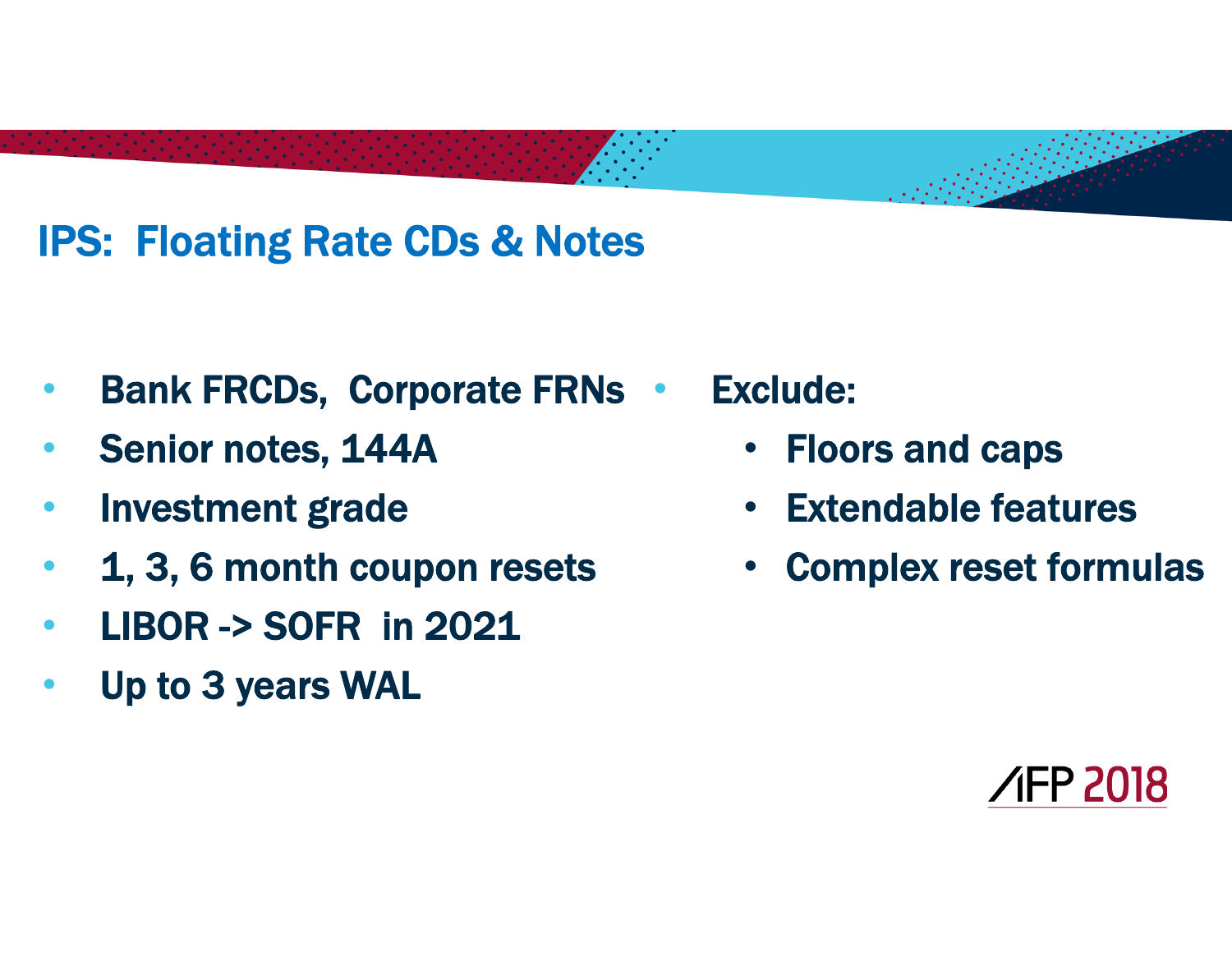# LIBOR Transition to SOFR in 2021

- •Secured Overnight Financing Rate (SOFR) to replace LIBOR in 2021
- •SOFR is transaction-based rate, started on April 3, 2018
- •Overnight rate currently available, published daily
- • New issues maturing after December 31, 2021 will be SOFR-based
	- • New purchases of LIBOR-linked FRNs mature before 2021 transition date
- •\$400 billion investment grade, FRNs are LIBOR-based

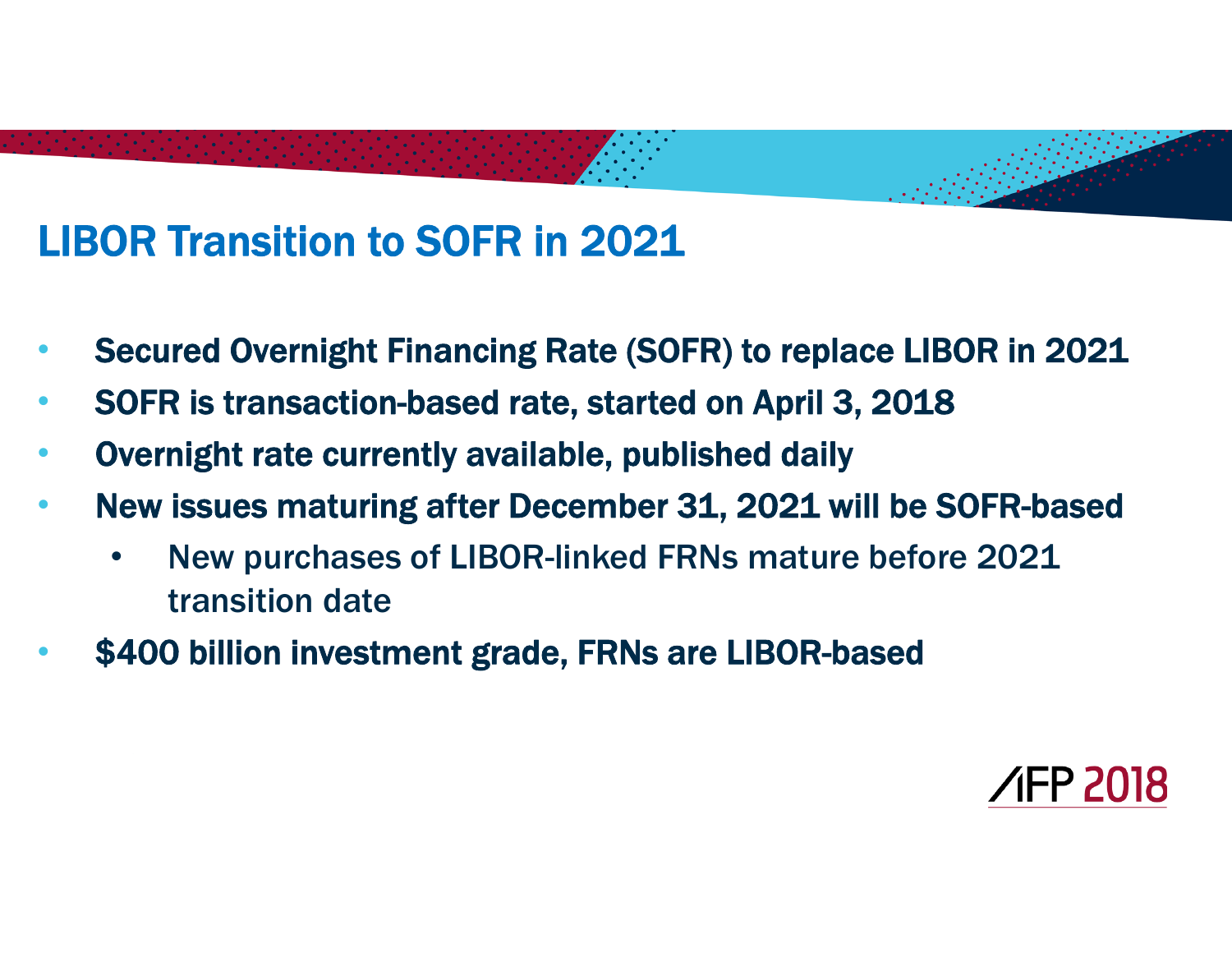# IPS: Asset Backed Securities

- $\bullet$ A1/P1 money market tranche
- $\bullet$ AAA-rated, senior tranche or current pay
- $\bullet$ Weighted average life (WAL)
- $\bullet$ Collateral types

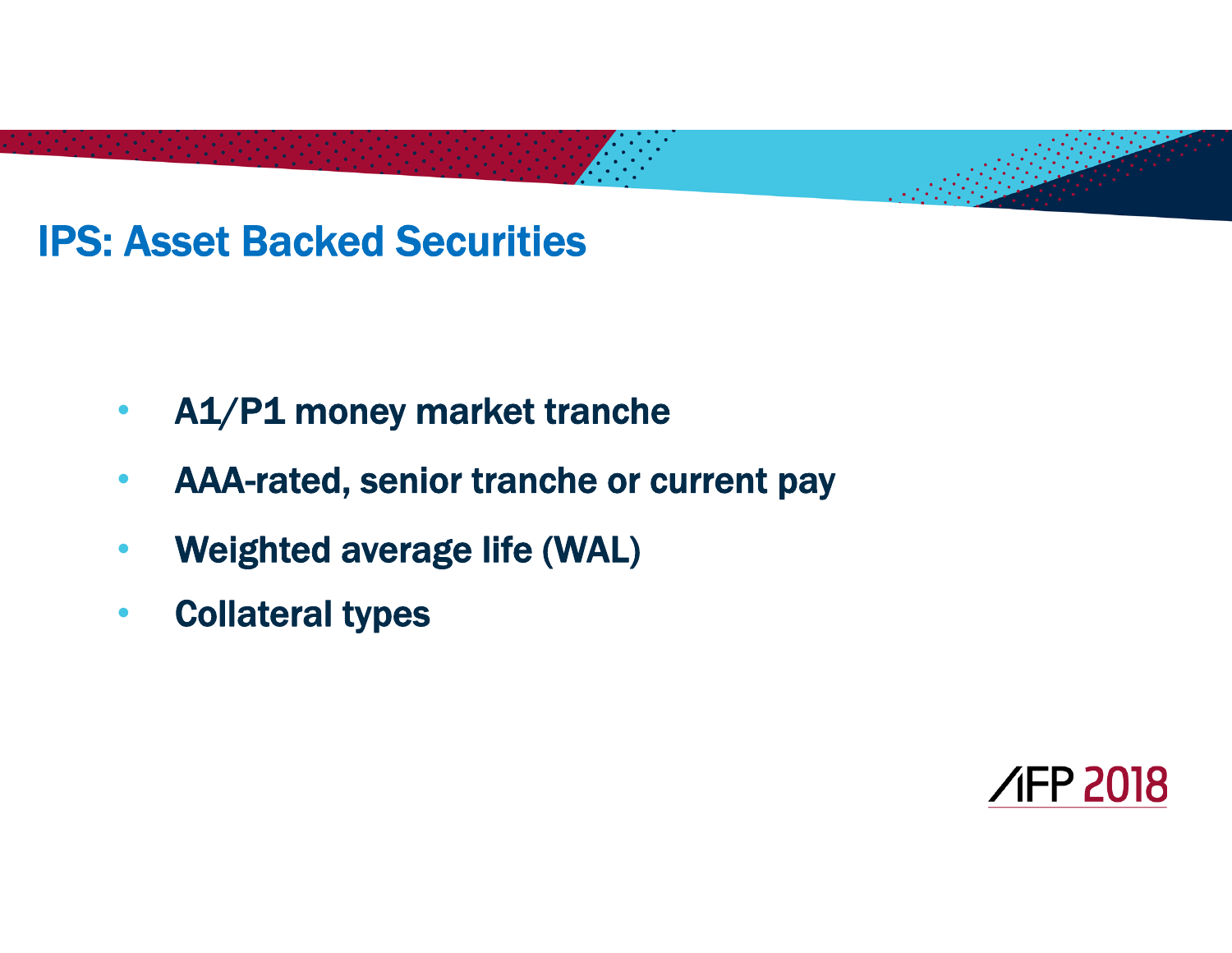# IPS: Credit Quality

#### •Expand ratings agencies (NRSROs)

- Moody's
- S&P
- Fitch
- DBRS
- $\bullet$ The middle rating of 3 NRSRO ratings governs
- $\bullet$ The lower rating if there are only 2 ratings governs

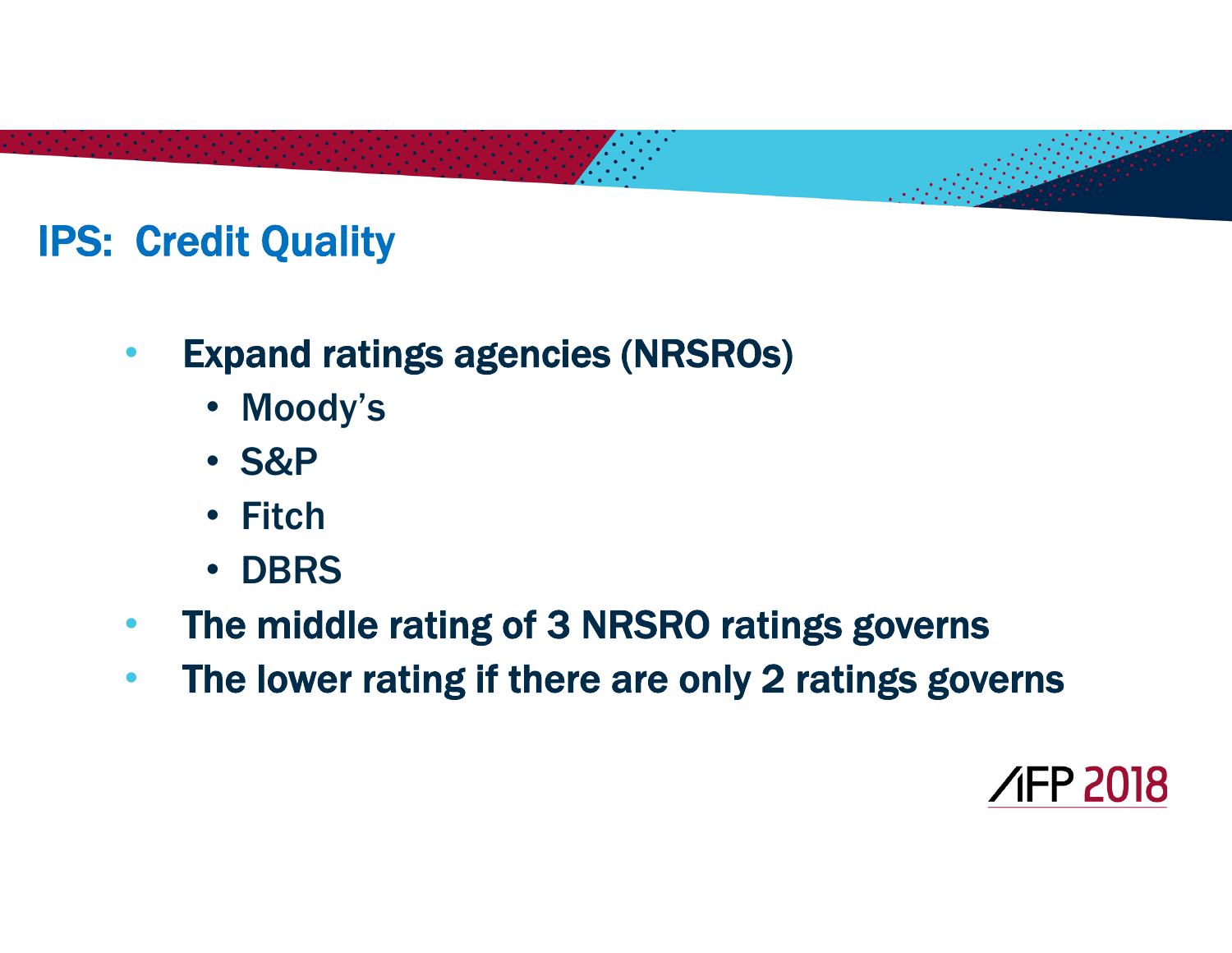# IPS: Risk Management Controls

- $\bullet$  Process for Credit Changes
	- Track Watch and Negative outlook on holdings
	- Look for "Cliffhangers"
	- Be pre-emptive do not wait for downgrade or out-of-compliance
	- "Safety basket" to hold downgraded, out-of-compliance security
	- Consider hold security to maturity if <9-12 months to maturity and bond considered "money-good"
- •Be mindful of the Other Than Temporary Impairment process